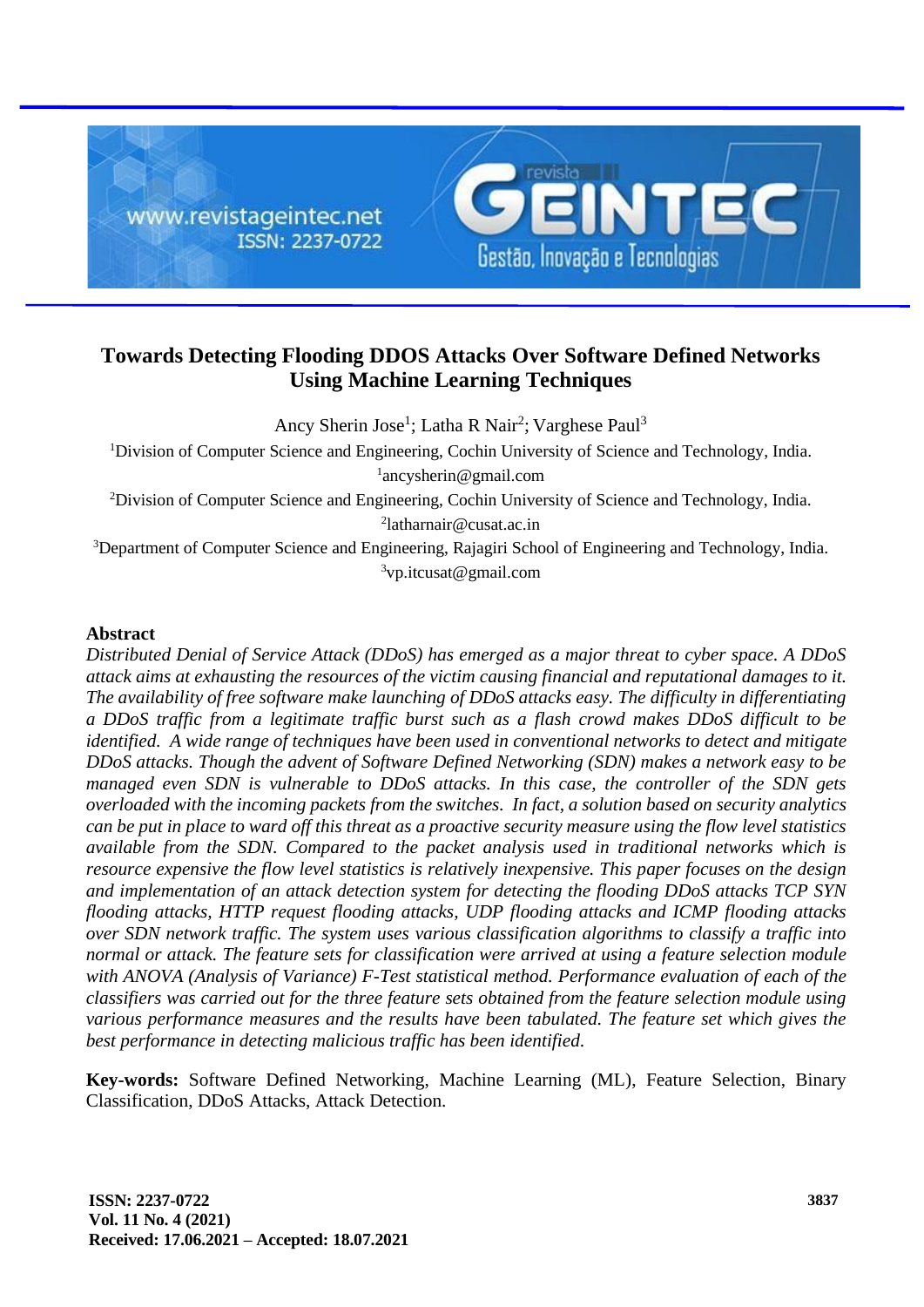## **1. Introduction**

Software Defined Networking (SDN) is an emerging networking technology, which eliminates the limitations of conventional networks. Complex nature of traditional networks, configuration of individual devices using the vendor specific languages, lack of global view of the network and centralized controlling point were some of the bottlenecks of traditional networks [1]. With the introduction of SDN, global view of network was made possible and this helped for easier configuration and management of networks [2]. The separation of control plane from the data plane is the major highlight of the SDN. The SDN architecture is centered with a logically centralized controller which acts as the network brain. The controller serves as a network operating system. In the SDN architecture, the network becomes programmable through high level programming languages, easily configurable and manageable [1].

Distributed Denial of Service Attack (DDoS) has emerged as a major threat to cyber space. DDoS aims at exhausting the resources of the victim preventing legitimate users from accessing resources thereby causing financial and reputation damages to it. Though SDN is a promising solution and the future of networks, the same can be plagued by DDoS attacks. As the name indicates, DDoS attacks are distributed in its nature and can be launched across the globe by distributed botnets. The distributed nature of attack, variable duration pattern of the attack, variety in the volume of attack, the usage of spoofed IP address and the difficulty in identifying the traffic features are some of the chief reasons which make DDoS hard to be detected and addressed [3].

A wide range of techniques have been used in conventional networks to reduce the effect of DDoS attacks [4]. The packet analysis in traditional networks, was resource expensive and thus sampling techniques were used to verify the packets. The Cisco flow monitoring technology Netflow and packet sampling technology S-flow were used for traffic collection and analytics [8]. Due to the programmable nature of SDN, flow rules can be dynamically inserted into the flow table when a DDoS attack is detected. Many defense mechanisms to detect and mitigate DDoS attacks in SDN use statistical, machine learning and deep learning techniques [6]. OpenFlow which is the commonly used southbound API for communication between switches and controller has the ability to provide the flow statistics. From the flow statistics provided by SDN switches, the necessary features can be extracted and can be used with machine learning techniques for security analytics [9]. Many works use the flow features provided by OpenFlow to detect the DDoS attacks in SDN [11].

This work attempts to detect the presence of DDoS flooding attacks from the flow level features collected from the switches. As SDN follows a flow-based architecture, flow level features can be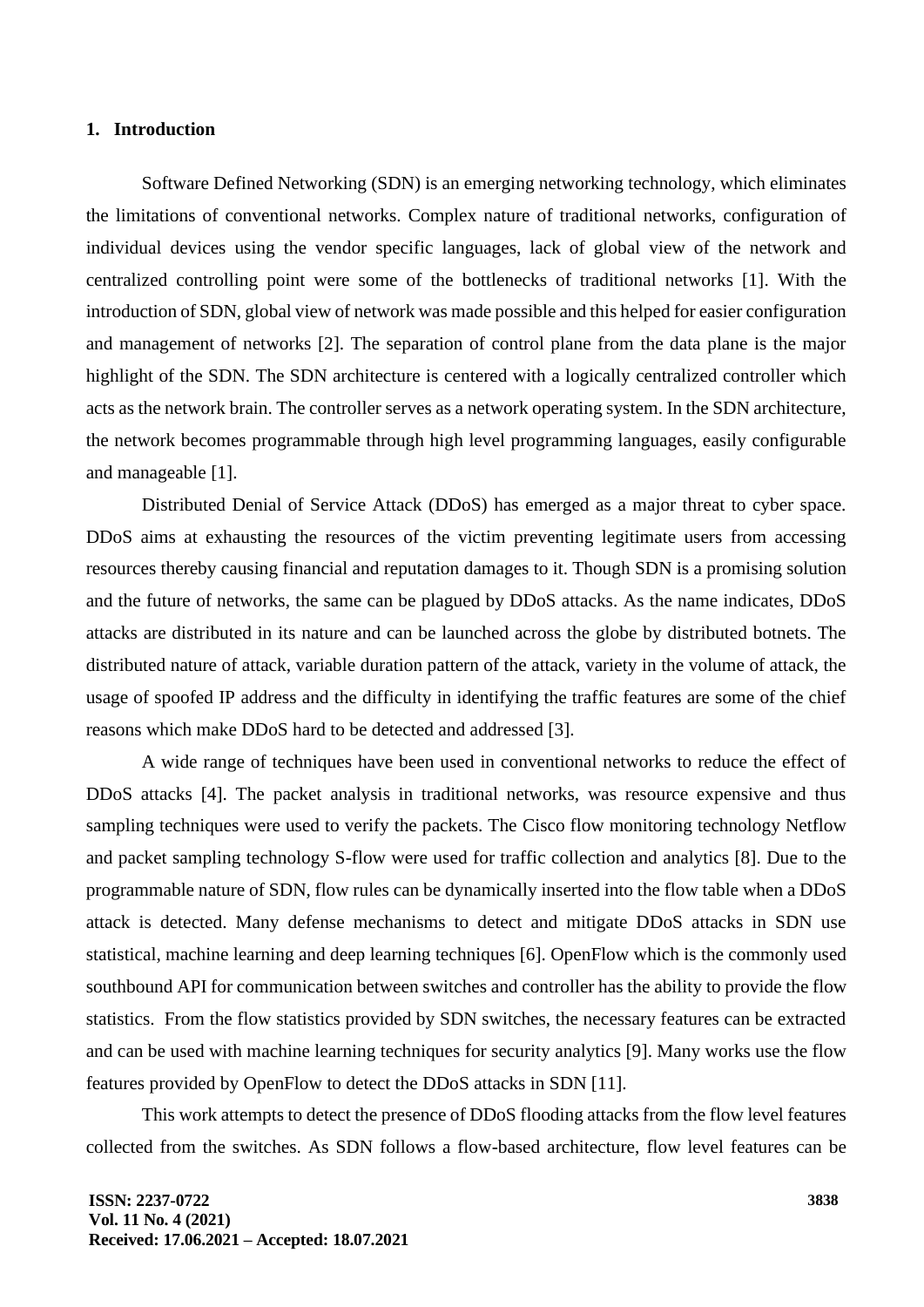easily extracted. Compared to packet analysis, flow analysis is resource inexpensive. The system detects four DDoS attacks: TCP SYN flooding attacks, HTTP request flooding attacks, UDP flooding attacks and ICMP flooding attacks over a SDN simulated network traffic. The system uses various classification algorithms to classify a traffic into normal or attack. The feature sets or feature groups for classification were arrived at using a feature selection module. Performance evaluation of each of the classifiers was carried out for the three feature sets obtained from feature selection module using various performance measures and the results have been tabulated. The feature set which gives the best performance in detecting malicious traffic had been identified.

The arrangement of paper is as follows. Section 2 describes the research questions and the contributions of this work. Section 3 describes the background concepts of DDoS attacks, SDN architecture and Machine Learning classifiers used in the study. Section 4 discusses the important related works on detection of DDoS attacks. Section 5 describes the design of the attack detection system. Implementation of the work is described in Section 6. Section 7 discusses the performance evaluation and important observations. Section 8 provides the conclusion.

## **2. Research Questions and Contributions of the Work**

## **2.1. Research Questions**

Following are the research questions we attempt to address in this work.

- 1. Determine the effectiveness of SDN flow level features in detecting DDoS attacks. Determine the feature importance of the flow statistic features for detecting flooding DDoS attacks in SDN environment with the flow statistics information available from the SDN switches. This will help for developing machine learning models which are computationally light weight and suitable for the first stage classification when using multiple stage classification pipeline.
- 2. How effectively DDoS attacks can be detected by using the features collected from the network layer. Many works use features like 'growth of ports' and 'ratio of pairwise flows' and application specific features for detecting DDoS attacks. In this work, the SDN controller application was using Layer 3 match constraints for building flow rules in switch and features like 'growth of ports' and 'ratio of pair wise flows' was not collected. Only 7 flow statistics features related to network layer are used and we experimentally evaluated the performance of machine learning classifiers for detecting the DDoS attacks with these features.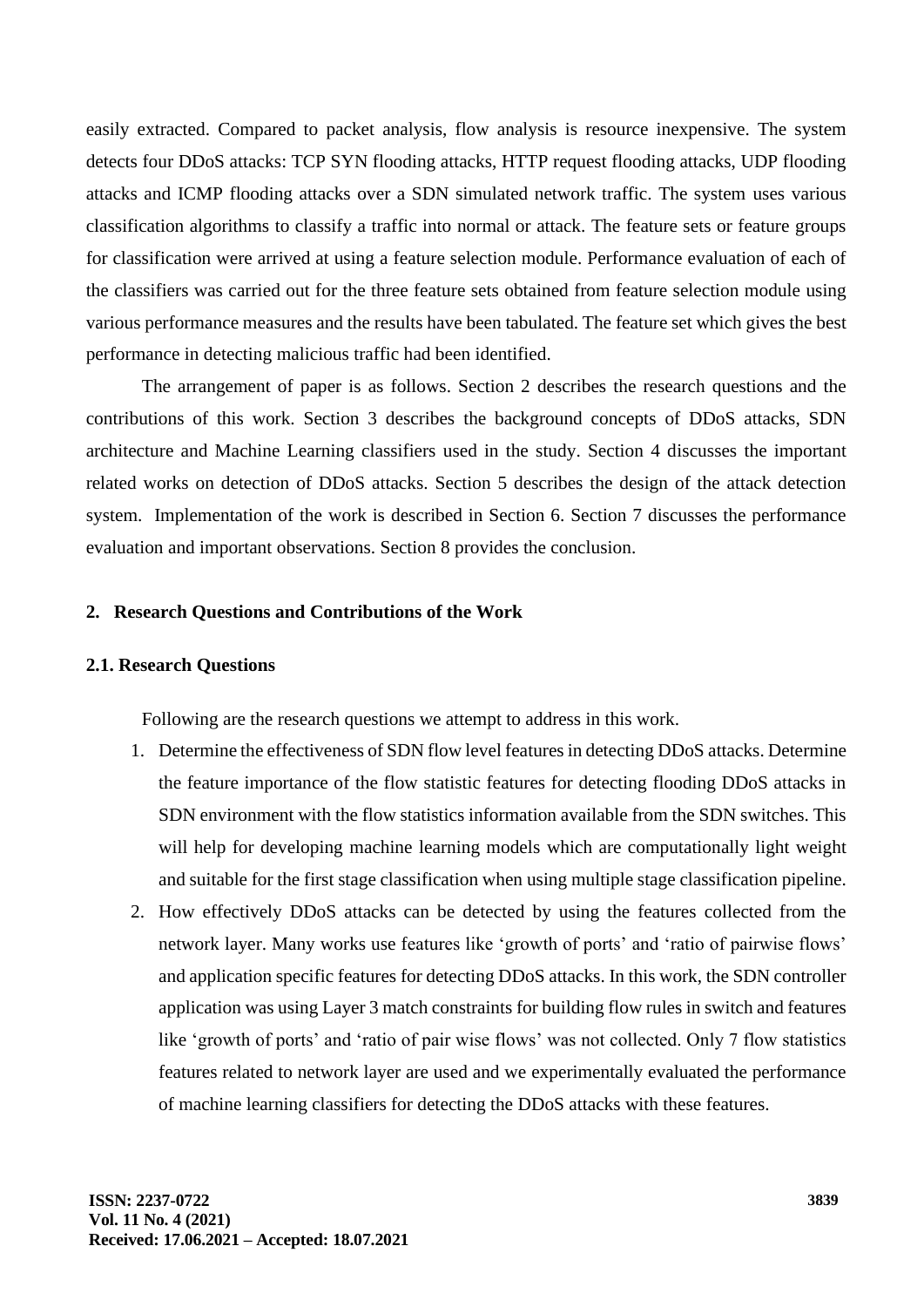3. When the feature groups are identified, experimentally analyse the performance of basic machine learning classifiers in detecting DDoS attacks. The model built shall be lightweight and shall be used for detecting the flooding attacks in real time.

## **2.2. Contributions of the Work**

Following are the contributions of the current study.

- 1. Creation of SDN dataset with flow statistics information from switch In this work instead of using the traditional packet capture datasets, SDN dataset is created. For this, a SDN network is simulated with the Mininet emulator. SDN application over the RYU controller is developed to collect the flow statistics and port statistics information from the switches. The various DDoS attacks were launched individually. The dataset with seven flow statistic features were collected.
- 2. Determining the feature importance in the context of detecting DDoS attacks in SDN environments using univariate feature selection technique ANOVA FTest - We used the 7 features found in literature by Neelam et al [30]. Further we grouped the features into feature groups based on feature scores using ANOVA F-Test feature selection method. We experimentally evaluated the effectiveness of each feature group for detecting DDoS attacks in our dataset. The most important two features for detecting flooding DDoS attacks in SDN was found to be 'Entropy of protocol and Entropy of source IP address'.
- 3. Effectiveness of features collected from network layer in determining DDoS attacks in SDN context - From our experimental evaluation, we found that the 7 features collected and used in the study are capable of detecting the DDoS attacks effectively. The port information and application specific features were not used for detecting DDoS attacks in this work. We attempted to detect the HTTP request flooding attack which is an application layer attack and found that the traffic was also detected as malicious with the selected flow level features.

## **3. Background Concepts**

## **3.1. Distributed Denial of Service Attacks**

DDoS attacks are distributed in nature and can be launched across the globe by distributed botnets. They aim to disrupt the services hosted by the target which can bring economic, financial and reputational damages and thereby preventing legitimate users from accessing resources. Various DDoS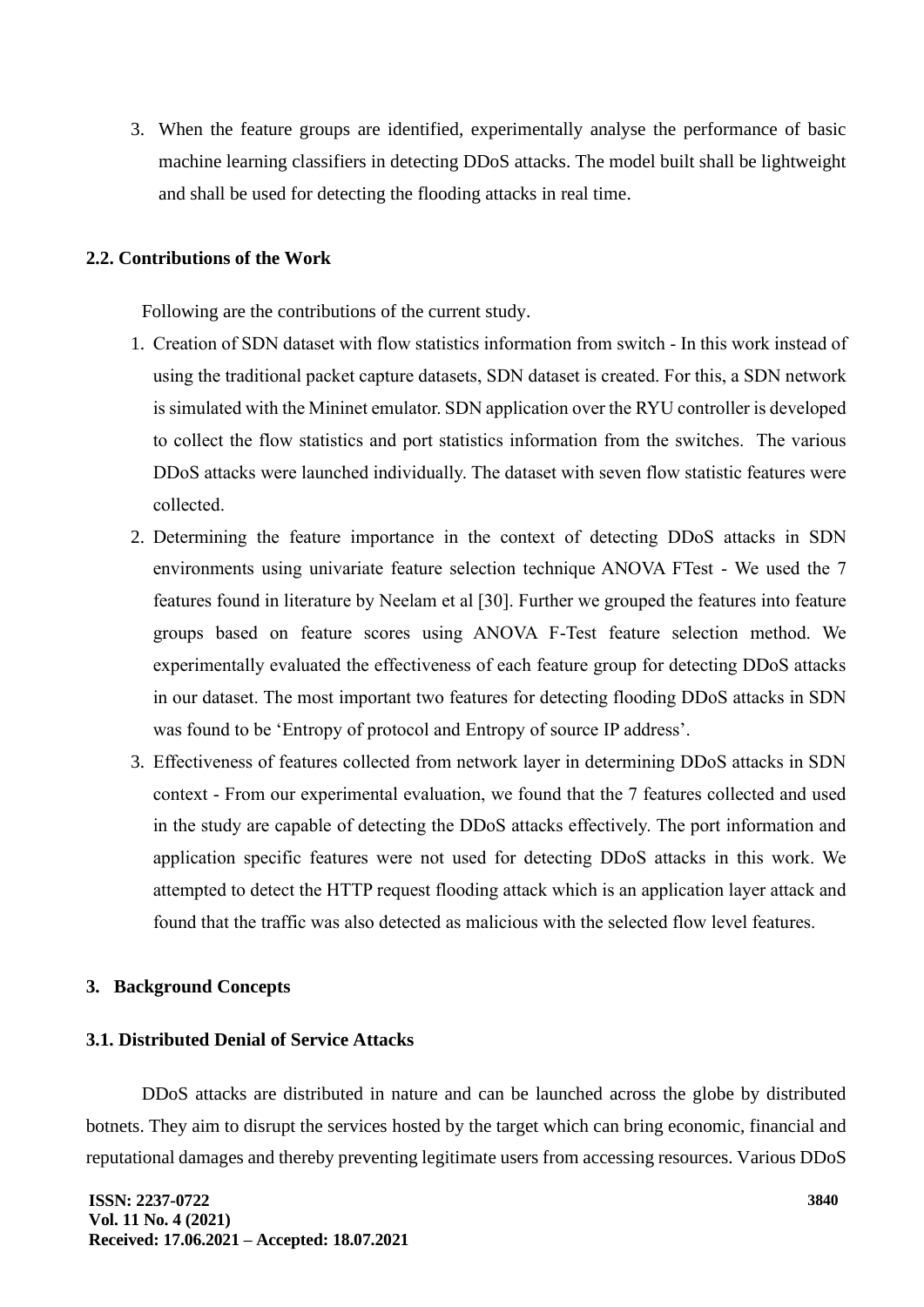attacks have been identified in the past years. In February 2018, a memcached server reflection attack with traffic rate of approximately 1.3 Tbps was launched against the well-known source code repository GitHub [13]. DDoS attacks against Dyn (2016), BBC (2015), Spamhaus (2013) were the other major attacks occurred in the decade [8]. The DDoS attack against DNS provider Dyn was an IoT based botnet attack [14]. According to Kaspersky Lab's DDoS Q4 2019 report, DDoS attacks were doubled when compared to the same period of 2018. Average duration of attack as well as number of smart attacks also increased compared to the previous year. According to DDoS Q4 2020 report, there was only 10% rise in DDoS attacks compared to same period of the previous year. The drop in DDoS attacks for 2020 can be related to the increasing interests in the domain of cryptocurrency mining [15].

The DDoS attacks are categorized into three groups – application layer attacks, protocol-based attacks and volume-based attacks. An application-level DDoS attack is launched across application layer services like HTTP server, NTP server etc. which utilizes the application vulnerabilities. In HTTP request flooding attack, HTTP GET/POST requests from random source IP Address is initiated, and this leads to incomplete half connections as these connections are requested by spoofed IP Address. As a result, connection to the legitimate clients will be blocked. A protocol-based DDoS attack makes use of protocol vulnerabilities. TCP SYN flood attack is a protocol-based DDoS attack, which utilizes the three-way handshaking process. In this, the attacker sends huge number of TCP connection establishment SYN messages, and the server tries to open many connections and reply with SYN/ACK messages [16]. The server continues waiting for ACK from the source host. As the attacker spoofs the source IP address, the server fails to receive an ACK message, and the server maintains many half open connections and finally crashes [17]. In both TCP SYN flood and HTTP flood attacks, huge number of unnecessary connections are made, which opens simultaneously many ports at the victim [17].

A volumetric DDoS attack sends large volume traffic to victims, an example is flooding attack like ICMP flooding attack and UDP flooding attacks. In the UDP flood attacks victims are overwhelmed by datagrams that comes from spoofed source IP address while in ICMP flooding attack, the victims are overwhelmed by ICMP echo requests. A legitimate traffic contains at least 5 packets [18] [19] and any traffic which contains less than 5 packets, can be considered as abnormal. In order to easily launch the attack and to save the resources at attacker end, attacker prefers to initiate DDoS with very less packet size [20].

In the SDN scenario, both the switches and the controllers can be affected by DDoS. The switches in SDN are simple forwarding devices, which forward packets based on the rules present in the flow tables which are inserted by the controller. Whenever a switch receives a packet, it will check with the matching rule in its flow table and decide to act according to the action defined for that rule.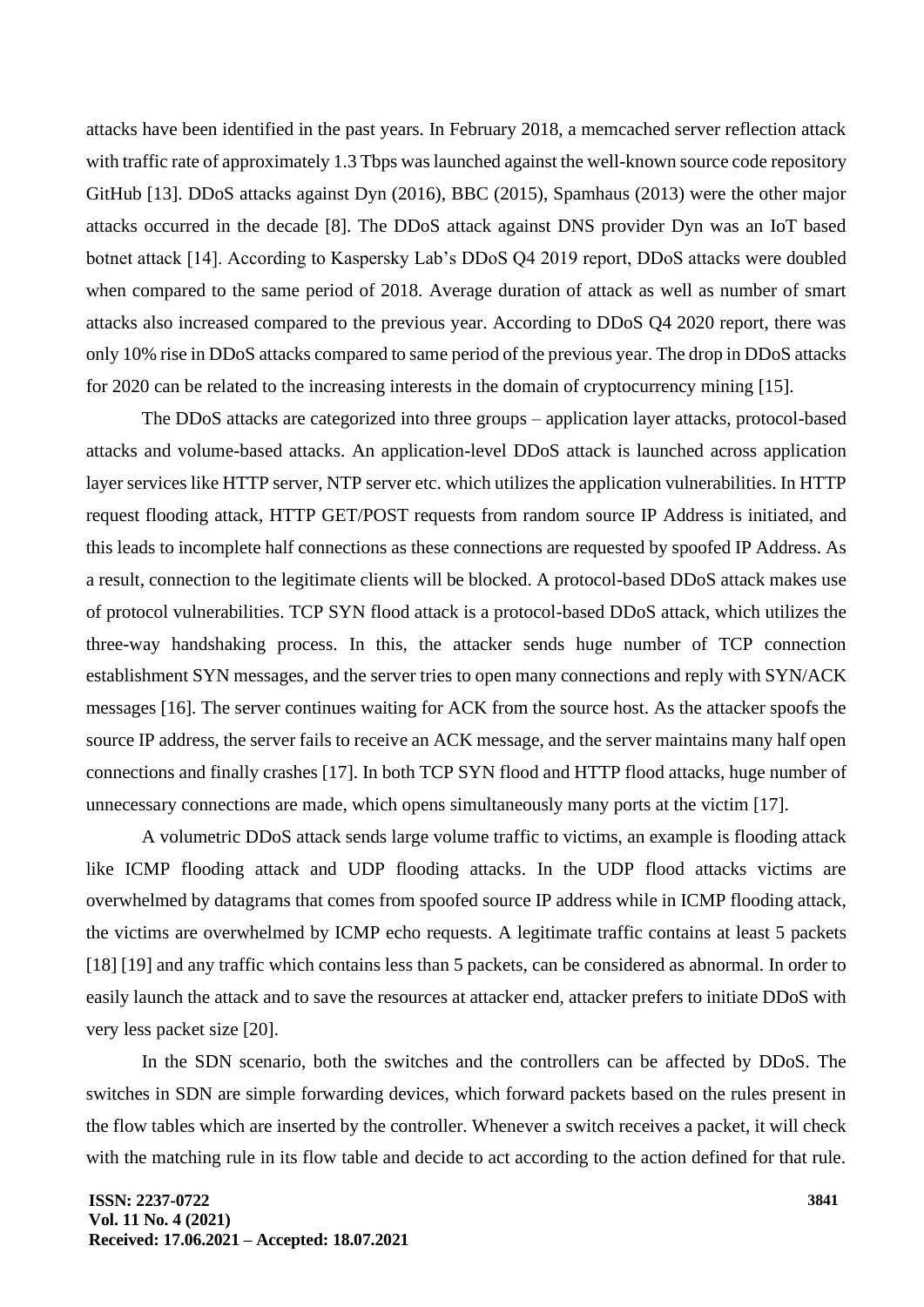If the rule is not found, it requests controller for guidance. This request is initiated from the switch as a PACKET\_IN message, in OpenFlow based systems. Upon receiving the PACKET\_IN message, the controller checks the packet and will insert necessary flow rule in the switch. A DDoS attack sends numerous packets to the network which are often spoofed. The attacker may use botnets to host DDoS attack. The SDN switch will receive many packets which will overwhelm the controller with PACKET. IN messages. The controller will add countless flow rules in the switches which can lead to flow table overloading in the switch [3]. Controller becomes unavailable due to the processing of large number of spoofed requests. This makes the switches and the controller exhausted, leading to the crashing of the network. The attack tree and the attack models help in identifying the impact of DDoS attacks over a network [17].

### **3.2. SDN Architecture and Controller to Switch Communication**

The SDN has a decoupled architecture with a controller which constitutes the control plane and the switches which constitute the data plane [4]. The controller and switches communicate with each other through the secure connection between them. The South bound API, most commonly OpenFlow, is the communication API between the controller and the switch. The SDN enables applications to be written in high level programming languages to communicate with the controller. These applications communicate with the controller using the Northbound API, REST API is a commonly used one.

The OpenFlow enabled SDN switches maintain a pipeline of flow tables which are used for packet forwarding [1]. The flow table contains flow rules which define the actions that should be carried out when a packet is received. The flow rules are defined with match fields, counters and instructions [21]. A match defines a set of conditions for matching an incoming packet and the instructions define the actions to be performed on the matching packets. The flow table contains a default rule (table miss entry) to forward the packet to the controller if a particular flow rule doesn't exist in the flow table. A flow can be defined as a group of packets that has same features like source IP, destination IP, source port, destination port or VLAN. In the absence of a flow rule the switch forwards the packet to the controller as the PACKET\_IN message. The byte counters and the packet counters for a flow rule can be used for extracting the features specific to the flow. In OpenFlow based SDN, the switches send statistical messages to the controller with the flow statistics information. The two common statistical messages that can be requested to the switches are the individual flow statistics messages and the aggregate flow statistics messages. The individual flow statistics can be retrieved by sending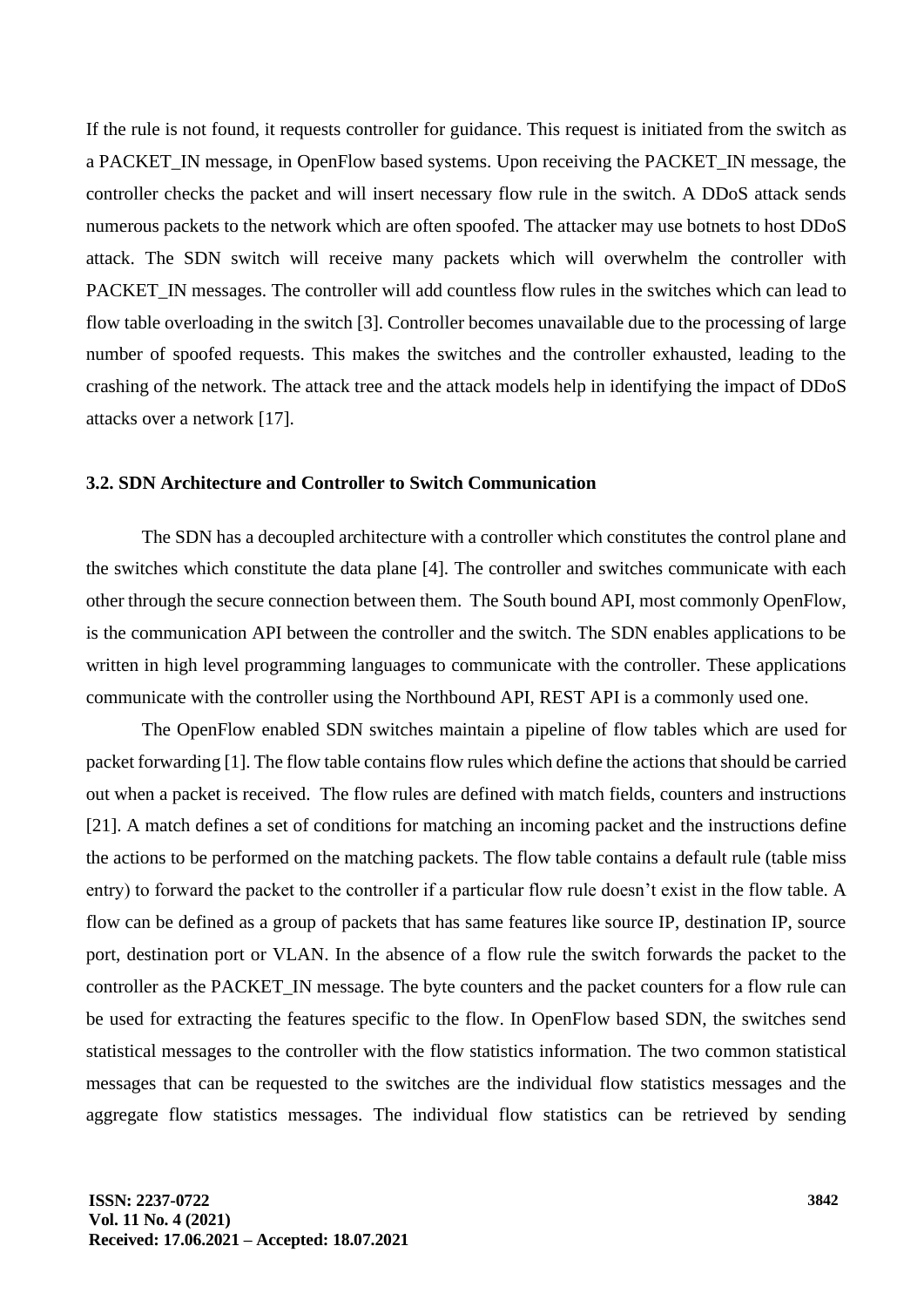OFPMP\_FLOW request [22]. This message is a multipart request. A flow entry contains all the details of a flow.

Sudo ovs-ofctl dump-flows s1 command can be used to retrieve flow statistics of datapath S1. A typical flow statistic reply message is given in Figure 1. Three flow entries of the switch S1 with the duration of the flow, number of packets and bytes handled by the flow are retrieved from the switch. The default flow rule is represented by the flow table miss entry whose action is to forward the packet to the controller. Other major actions include forwarding the packet to a particular port, dropping the packet or flooding the packet across all the ports.

|  |  | Figure 1 - Flow Table Rules |  |  |
|--|--|-----------------------------|--|--|
|--|--|-----------------------------|--|--|

cookie=0x0, duration=1761.569s, table=0, n packets=290329, n bytes=437917266, priority=1, udp, nw\_src=10.1.1.3, nw\_dst=10.1.1.2 actions=output:2, output:5 cookie=0x0, duration=1761.454s, table=0, n packets=254585, n bytes=381900914, priority=1, udp, nw\_src=10.1.1.2, nw\_dst=10.1.1.1 actions=output:1, output:5 duration=24.233s, table=0, n packets=75920, n bytes=5264688, cookie=0x0. priority=0 actions=CONTROLLER:65535

The aggregate flow statistics message provides aggregate information about all the flow entries present in the flow table. In OpenFlow, a OFPMP\_AGGREGATE request message is sent from the network application residing over the controller to provide the aggregate statistics of the flow table [22].

## **3.3. Machine Learning Classifiers**

Six machine learning classifiers are used in this work to accomplish the binary classification task.

## **Logistic Regression**

The simplest supervised machine learning classifier logistic regression uses a cost function which is a sigmoid function to map the predictions to probabilities of occurrence of an event. The output of the function which ranges between 0 and 1 is used for labelling the observations to discrete classes based on the value set for the threshold. The equation of logistic regression [51] is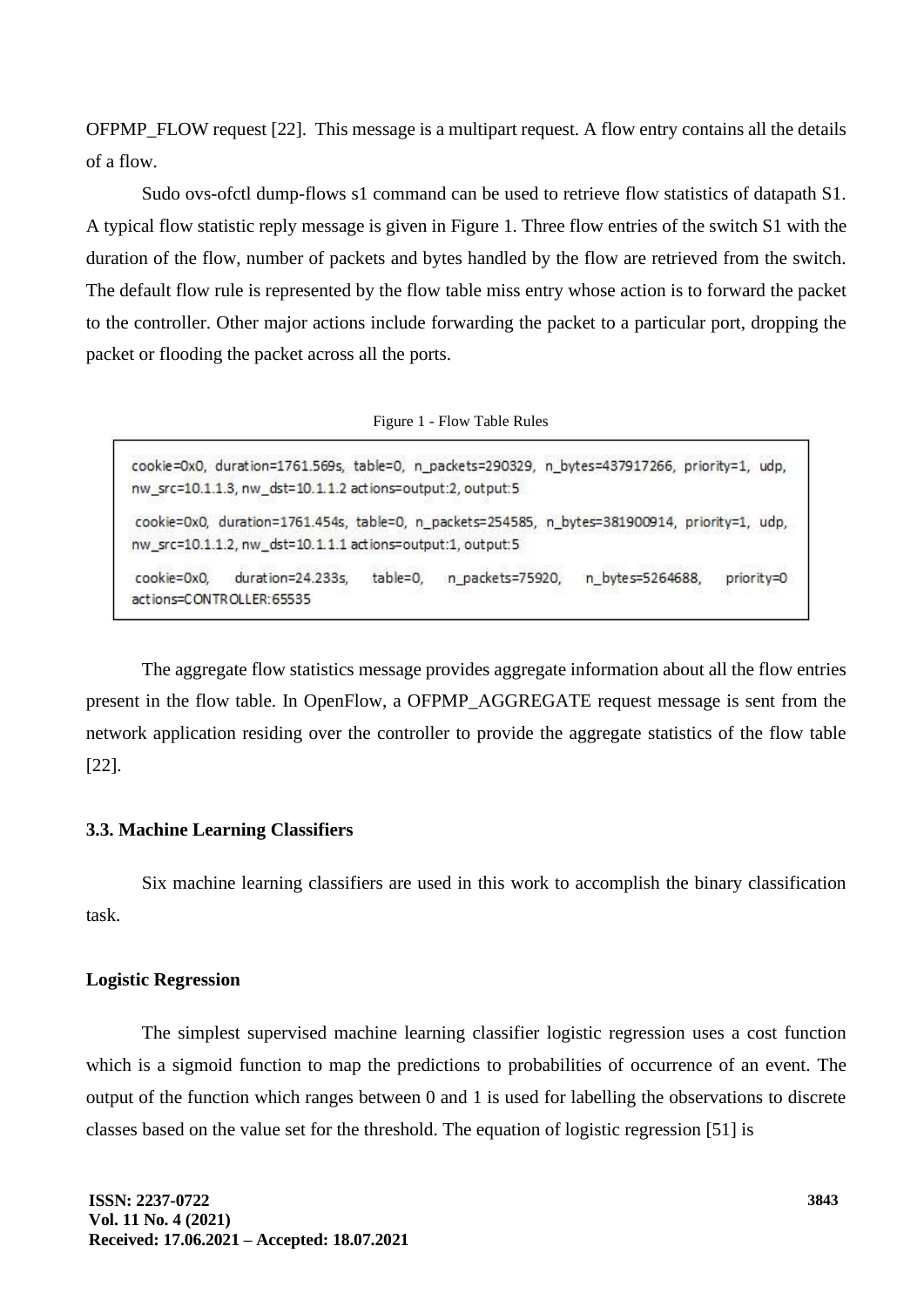$$
P(X) = \frac{e^{(b_0 + b_1 X)}}{1 + e^{(b_0 + b_1 X)}}
$$
(1)

where  $P(X)$  is the probability of new instance to be of particular class and it is always between 0 and 1,  $b_0$  is the constant or bias and  $b_1$  is the coefficient for the independent variable and e is the base of natural log. When  $P(X)$  is greater than the threshold value 0.5, then new instance is classified to class 1 and to class 0 otherwise [52].

## **Naive Bayes**

Naive Bayes is a probabilistic machine learning classifier that is based on Bayes theorem. The algorithm assumes that each attribute is independent [53] and contributes equally for the prediction of the class. The characteristic equation for Naive Bayes [54] is denoted by (2).

$$
P(A|B) = \frac{P(B|A) * P(A)}{P(B)}
$$
(2)

The posterior probability of each instance to be of a target class is calculated using the above equation for each class and the instance belongs to the class with the highest probabilistic class value. Naive Bayes algorithm is extensively used for classification tasks in literature. Reasonably good performance could be achieved using this method in this work.

## **Linear Discriminant Analysis**

Linear Discriminant Analysis (LDA) is a supervised classification technique, which is also used for dimensionality reduction. LDA supports binary as well as multi-class classification problems and is based on Bayes theorem. When LDA is used as classifier, the new instance will be assigned to the class which yields the largest discriminant function value. The derived discriminant function [51] is denoted by the equation (3)

$$
\delta_{k}(x) = \frac{x \mu_{k}}{\sigma^{2}} - \frac{\mu_{k}^{2}}{2\sigma^{2}} + \log(\pi_{k})
$$
 (3)

where  $\mu_k$  and  $\sigma^2$  are mean and covariance for the kth class and  $\pi_k$  is the prior probability for an instance to belong in kth class. LDA is found very effective when the class frequencies are not same [54]. In this work Linear Discriminant Analysis is used and obtained high accuracy score for all the three feature groups.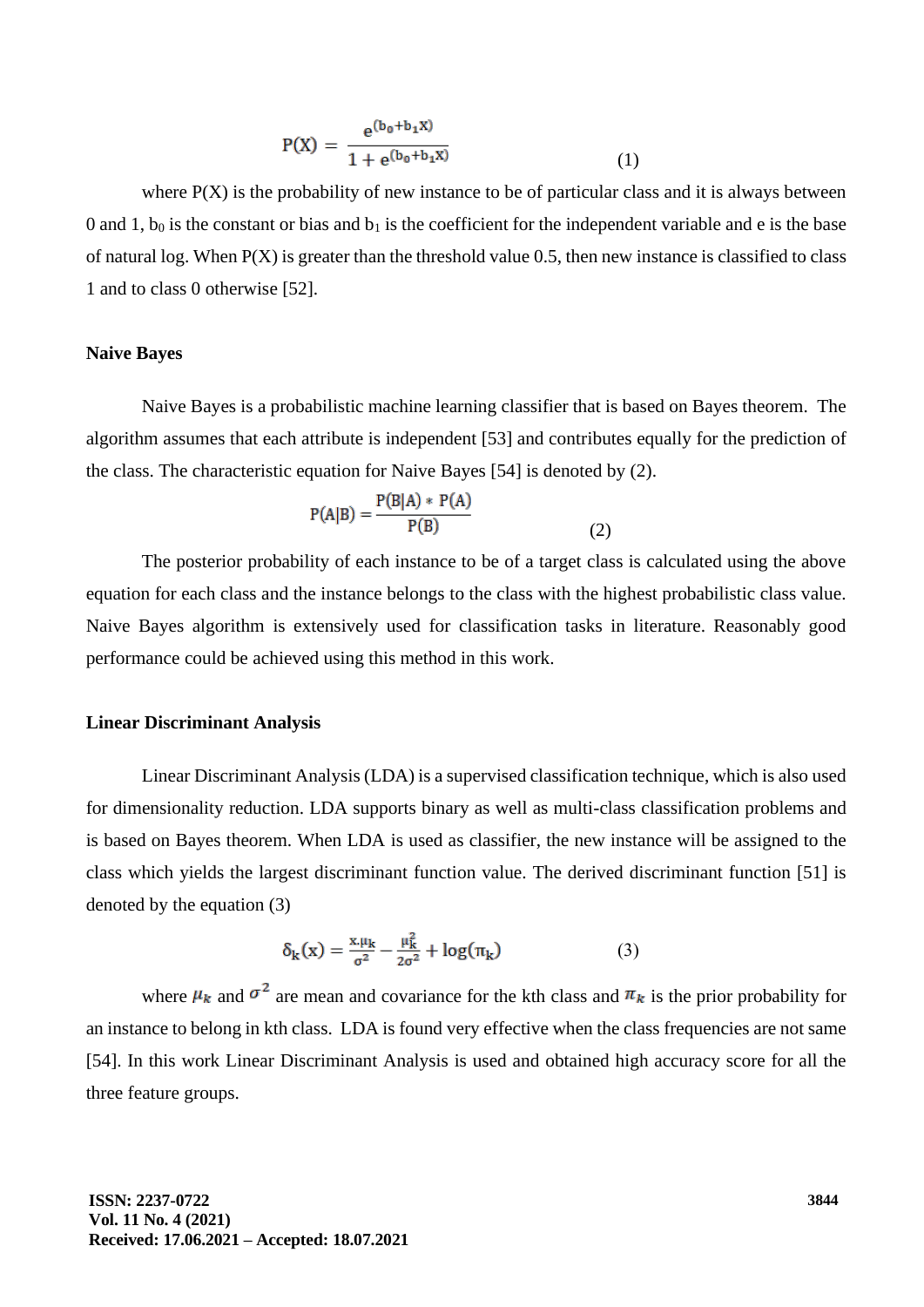## **SVM**

SVM introduced in 1992 is used for classification and regression problems. In SVM, classification is performed by finding the hyper plane which classifies the high dimensional data points into separate predefined classes [52]. The distance between the hyperplane and the support vectors forms the margin of hyperplane. The decision boundary which maximizes the margin between the classes is the optimal hyperplane of SVM. The kernel functions – Linear, Polynomial and Radial Basis Function are selected based on the dataset [56]. In this work, we used Support Vector Machine with polynomial kernel and the classifier yielded the highest accuracy score.

#### **k-Nearest Neighbor (k-NN)**

This Machine learning classifier assigns the new instance to the class for which the nearest neighbors of the instance in the training set is assigned. This is done by calculating the distance between the new instance and its neighbors in the training set [56]. The k neighbors with the minimum distance commonly Euclidean distance is selected and the class label of the selected neighbors is assigned to the new instance. Distance parameter is computed for the neighbors to obtain the similarity of the instance with its neighbors. The similarity function used and the selection of parameter k affects the performance of kNN [57]. The performance of kNN for detecting normal and malicious traffic is evaluated in the work. It is noted that KNN takes higher fitting time compared to other algorithms.

## **Random Forest**

High predictive performance is obtained for classification tasks with Random Forest classifier as it uses an ensemble of Decision Trees. The multiple decision trees contribute in classification in such a way that each tree in the forest provides the decision about the class to which the new instance should be assigned. The class label of the new class will be the class which gets the majority vote [53]. Higher accuracy is obtained when number of trees participating in decision making is increased. The number of trees has to be provided before applying the classifier on the datasets.

## **4. Related Works**

Ye Jin et al. had tried SVM based classification technique to detect the presence of DDoS attacks in SDN [10]. Mininet simulated network was created, normal and attack traffic were injected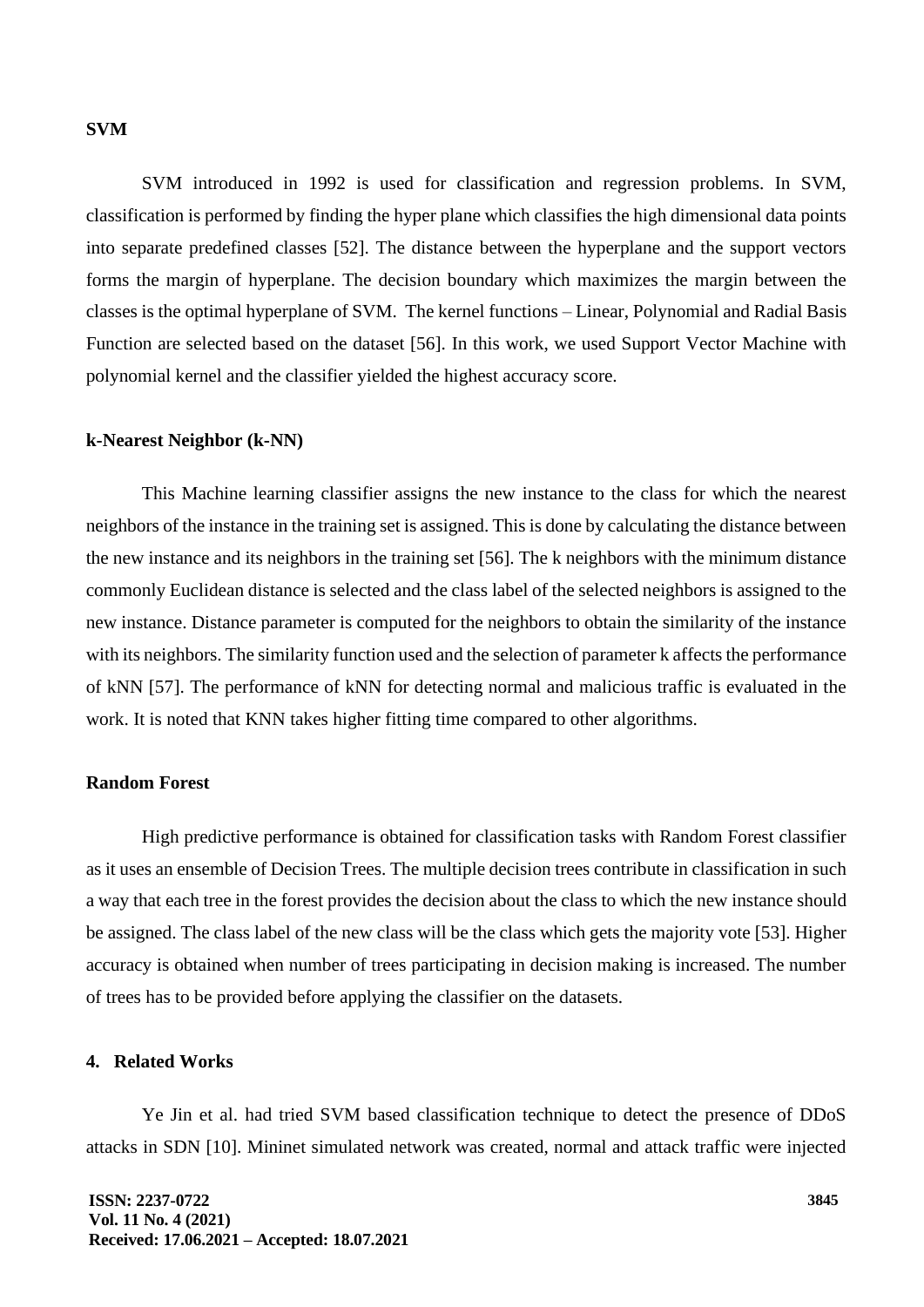into the network. Attack traffic was generated by Hping3 tool. This work achieved the accuracy of 95.24%. Phan Trung V et al. had attempted SVM based classification and had designed Idle Timeout Adjustment algorithm to handle DDoS attacks [23]. DDoS attack is classified into two types where Type 1 attacks send few flows to the victims with high volume of packets. Type II attacks send many number of flows, and each flow sends only small number of packets. CAIDA dataset was used for training ML. Both these works were carried out over SDN provided flow level features. OverWatch [24] leverages machine learning based classification algorithm in the control plane, and flow monitoring algorithm in data plane to predict the features of a flow. This work was carried out on a real-world network which extends partial intelligence to the switch. Rahman Obaid et al. compared different ML algorithms to analyse the captured packets over Mininet simulated SDN network [25]. 24 packet level features were used to detect the attack in their work. Hidden Markov Model has been tried to detect LDDoS attack and this work was carried out by Wang et al. [26]. Multiclass SVM classification was done by Kokila et al. [9]. Apart from source IP and destination IP with port, packet length was used with Radial Basis Function (RBF) kernel SVM classification. SDN/NFV in conjunction with machine learning technique was employed by Park, Younghee et al. [11]. Virtual Network Function (VNF) was implemented in data plane to extract features in real time and Random Forest algorithm was used to detect the presence of attacks in the work. Work by Lohit et.al [27] analyse different ML techniques over the real time dataset obtained from Lawrence Berkley Laboratory. Braga et al. attempted Self-Organizing Map with 6 tuple attributes [20]. Average bytes per flow and average packets per flow etc. were used as features for detection of DDoS in this popular research work. Considering the flow entries with high number of packets, they used median of byte count and packet count instead of calculating simple average of packet count. Yang et al. attempted SVM based classification on KDD99 dataset. Packet sniffer was used to extract 8 packet features for this work. Seven node neural network based analysis over Apache Spark cluster was tried out by Hsieh et al. to detect DDoS attack [50]. The training was carried out on 2000 Darpa LLDoS 1.0 dataset. XGBoost algorithm for DDoS detection in SDN based cloud environment was carried out by Chen et al. [29]. Tcpdump was used to collect packet data, and an accuracy rate of 98.53% was achieved. RBF network with Particle Swarm Optimization (PSO) is employed by Neelam et. al [30] for detecting the presence of DDoS attacks. They have also identified the features necessary to detect the various DDoS attack types in [17].

Dehkordi et al. [31] employs entropy-based filtering to sort suspicious flows. Entropy of IP address in the SDN network is calculated and static and dynamic entropy thresholds are applied. If the entropy falls below the threshold, that flows are suspicious and subjected to classification. 15 features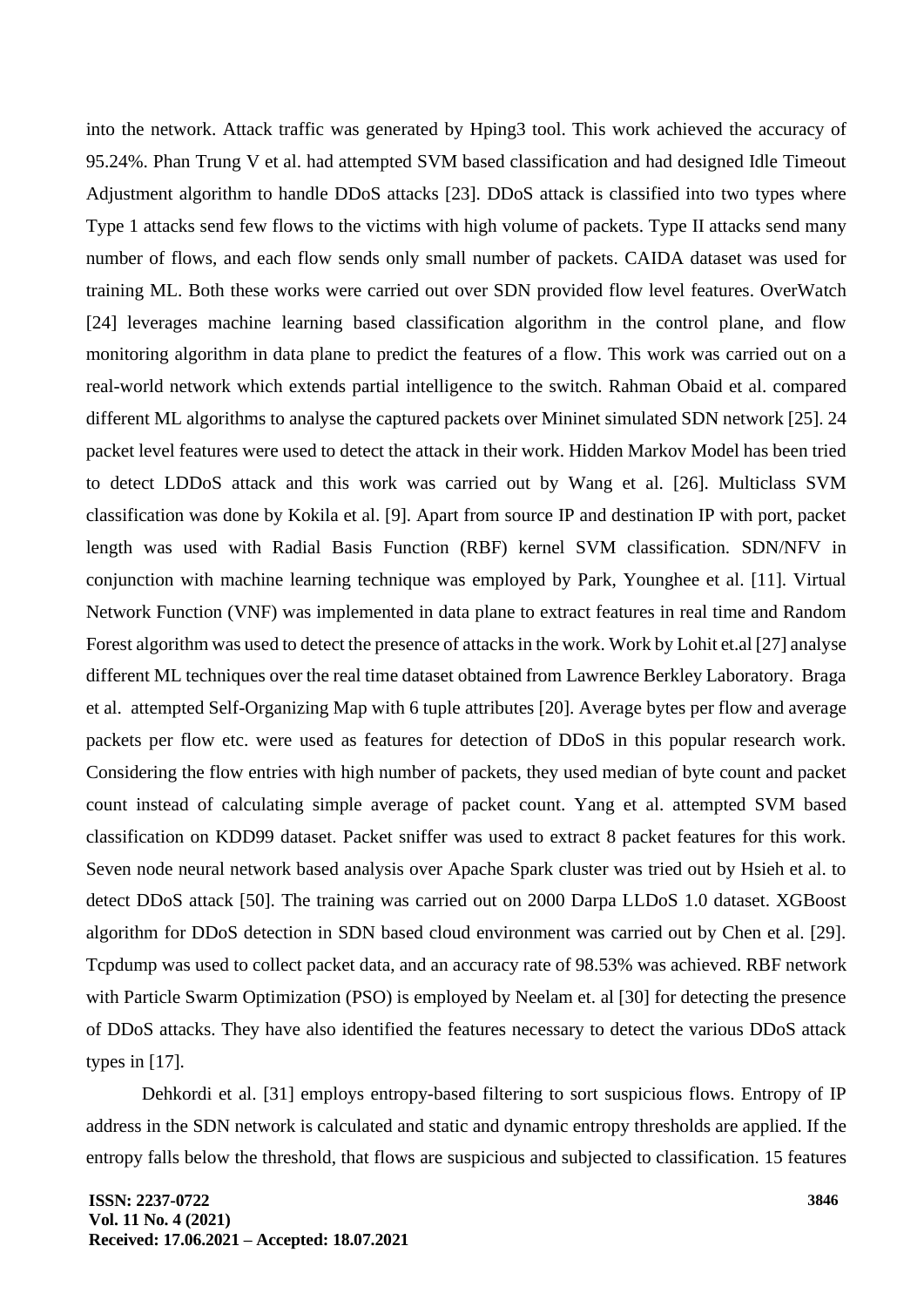are selected for the classification. This work could successfully detect the presence of high volume and low volume DDoS attacks. Bayes Net, J48, Random Tree, logistic regression and REP Tree classifiers were used in this work. Tuan et al. [32] used k-NN and XGBoost methods to detect the presence of TCP SYN flood and ICMP flooding attacks in SDN based Internet Service Provider Networks. The work uses CAIDA 2007 dataset and Bonesi traffic to create a testbed environment. While detecting an attack, a flow rule with drop action was added to the flow table. This work achieved 98% accuracy in detecting ICMP and TCP SYN flooding attacks.

Sahoo et al. [33] makes use of SVM based classification technique to detect the presence of DDoS attack. In this work kernel principal component analysis (KPCA) technique is used for dimensionality reduction and Genetic Algorithm (GA) is used for SVM parameter optimization. The model achieved accuracy of 98.90% and the work was evaluated against two different datasets. Six machine learning algorithms were used in the work by Diaz et al. [34] in detecting Low-Rate DDoS attacks (LR -DDoS). The work used CIC DOS 2017 datasets as this dataset captures LR -DDoS attacks. Random and grid search hyper parameter optimization techniques were also used. The work achieved accuracy rate of 95%. The work by Sen et al. [35] used Adaboost algorithm with decision stump as weak classifier. The network was simulated and sflow-RT was used to monitor the collected data. 20 fold cross validation technique was used to validate the results of classification. DDoS detection accuracy for this work is 93%. In the work by Polat et al. [36], filter, wrapper and embedded feature selection techniques were used to detect the presence of TCP, UDP and ICMP attacks with SVM, Naive Bayes, Artificial Neural Networks and k Nearest Neighbors classifiers. K-NN algorithm with wrapper feature selection technique yielded accuracy of 98.30% with 10-fold cross validation.

Niyaz Quamar et al. [37] used Stacked Auto Encoder based deep learning model to execute 8 – class classification for DDoS flooding attack. Sparse Auto Encoder was used for finding the optimal features from a set of handpicked features. Deep learning models - RNN, CNN and LSTM were used to detect DDoS attacks in SDN based network by Li et al. [38]. High accuracy could be achieved using ISCX dataset. RBM - Restricted Boltzmann Machine was employed for detecting DDoS by Imamverdiyev et al. [39]. The experiments were done on NSL-KDD dataset. DeepDefense [40] uses Recurrent Neural Network (RNN) model to detect DDoS attack and the work was evaluated using ISCX2012 dataset. This work achieved accuracy of 98.410%. LUCID [41] makes use of Convolutional Neural Networks (CNN) for detection and performs well in resource limited environments. The work uses three standard datasets – ISCX2012, CIC2017 and CSECIC2018 [42]. The important works in this area, the features used and the detected DDoS attacks are summarized in Table 1.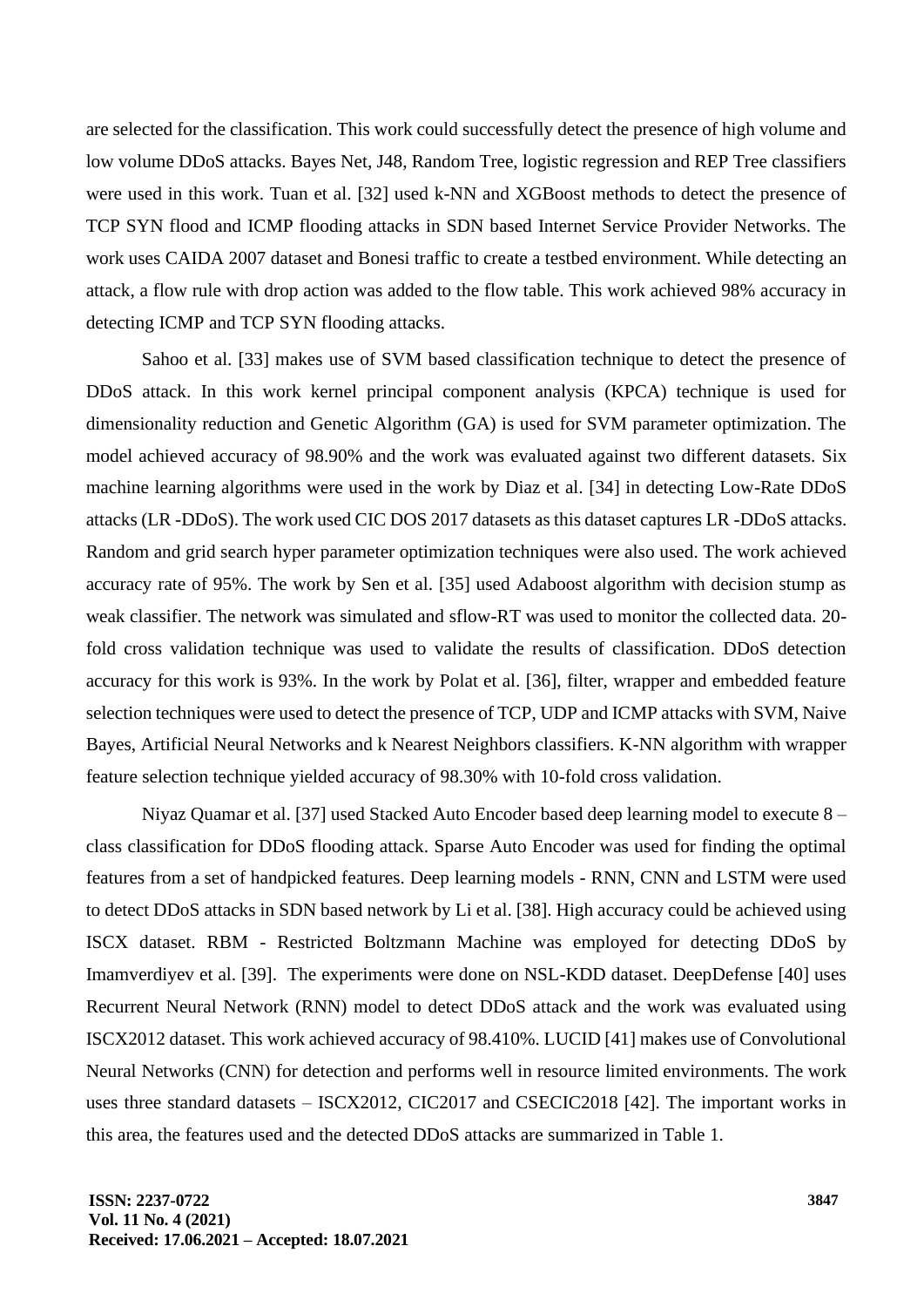| <b>Classifier</b>                                                                                           | <b>Features</b>                                                                                                                                                                                                                                        | <b>Attacks detected</b>                        |
|-------------------------------------------------------------------------------------------------------------|--------------------------------------------------------------------------------------------------------------------------------------------------------------------------------------------------------------------------------------------------------|------------------------------------------------|
| Self-Organizing<br>Maps Braga et al.<br>[20]                                                                | Average of packets per flow,<br>Average of bytes per flow,<br>Average of duration per flow,<br>percentage of pair flows, growth<br>of single flows, growth of<br>different ports                                                                       | TCP SYN flood, UDP flood,<br><b>ICMP</b> flood |
| <b>Radial Basis</b><br><b>Function Network</b><br>with Particle Swarm<br>Optimization<br>Neelam et al. [30] | Average packets per flow,<br>Average bytes per flow, Number<br>of flows per second, Average<br>duration per flow, Entropy of<br>destination IP address per<br>second, Entropy of source IP<br>address per second, Entropy of<br>IP protocol per second | TCP SYN flood, UDP flood,<br><b>ICMP</b> flood |
| <b>Support Vector</b><br>Machine Jin Ye et<br>al. $[10]$                                                    | Speed of source IP, Standard<br>Deviation of flow packets,<br><b>Standard Deviation of flow</b><br>bytes, Speed of flow entries,<br>Ratio of pair flow                                                                                                 | TCP SYN flood, UDP flood,<br><b>ICMP</b> flood |
| k-Nearest Neighbors<br>Liehuang Zhu et al.<br>[43]                                                          | Median of packets per flow,<br>Median of bytes per flow,<br>Percentage of corelative flow,<br>growth of ports, growth of<br>source IP address                                                                                                          | Cross domain DDoS attacks                      |
| <b>Rule Based Christos</b><br>Gkountis et al. [18]                                                          | Packet average, Byte average                                                                                                                                                                                                                           | TCP SYN flood, UDP flood,<br><b>ICMP</b> flood |

Table 1 - Important Previous Works in Attack Detection

## **5. Classification System Design**

This section describes the design of the attack classification system. The system uses the flow statistics from the switches and classifies the traffic into normal and malicious. The system mainly has 4 modules namely flow statistics collection module, feature processing module, feature selection module, and flow classifier module. The system process flow is depicted in Figure 2.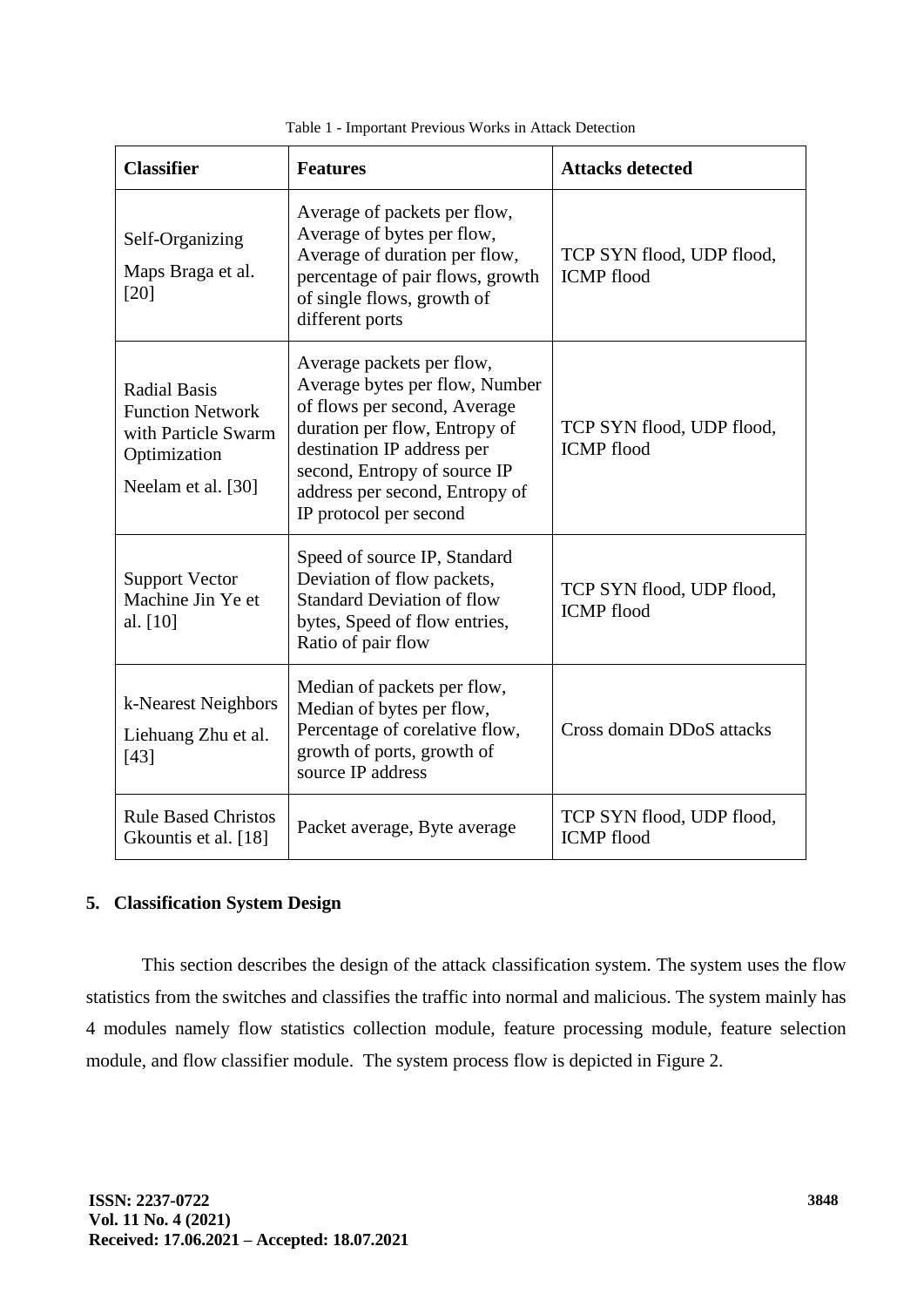

## **5.1. Flow Statistics Collection Module**

The flow statistics collection module is responsible for extracting the flow features. The application sends request messages to the switches for the flow statistics, the aggregate flow statistics and the port statistics. An interval of 3 secs is considered for the flow statistics request.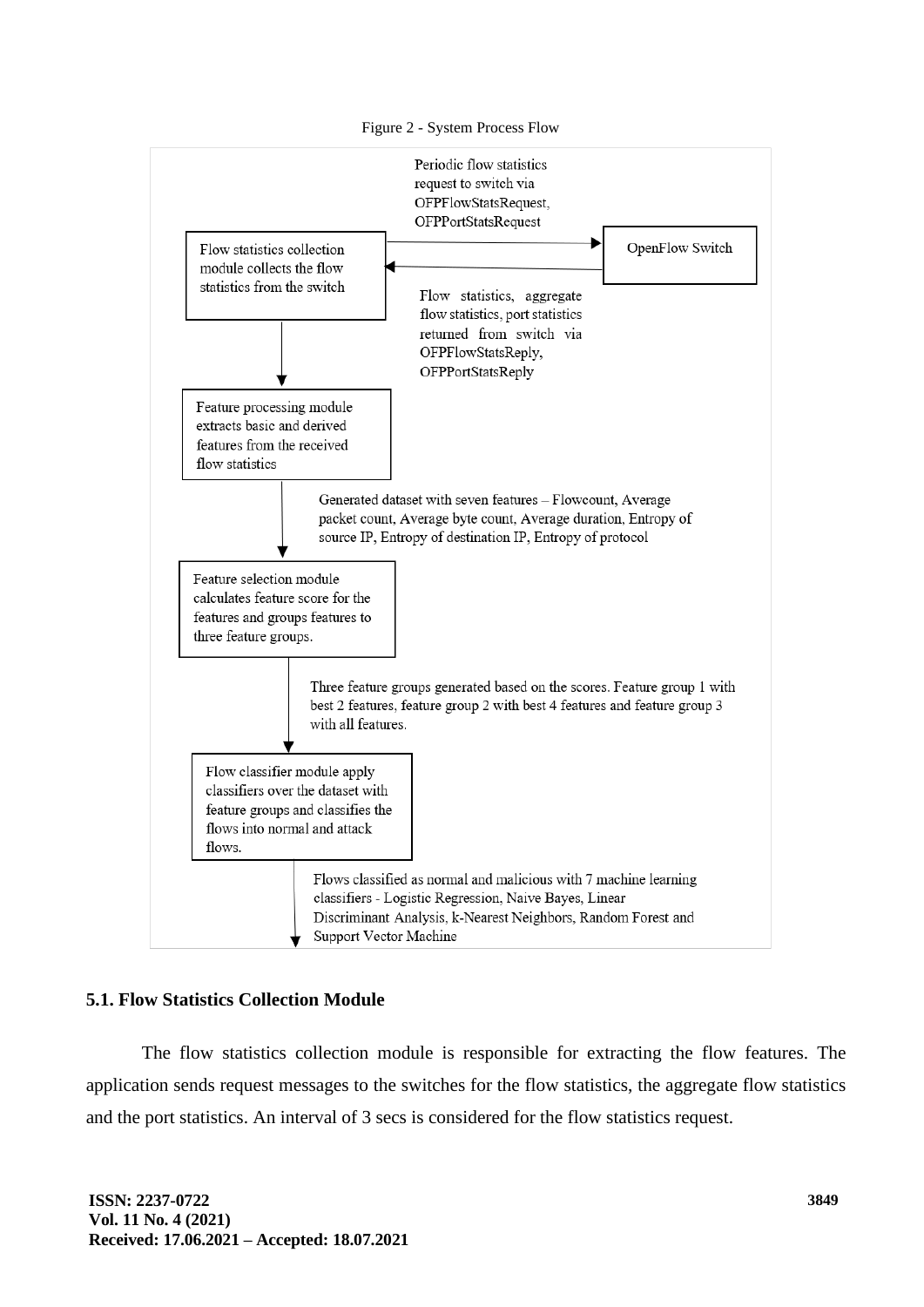#### **5.2. Feature Processing Module**

Feature processing module is responsible for extracting the basic and derived features from the received flow statistics. Based on literature survey on previous works, seven flow level features - flow count, average of packet count per flow, average of byte count per flow, average of flow duration, entropy of source IP, entropy of destination IP, entropy of protocol have been used to detect the presence of DDoS attacks. [17] [20] [19].

- a. Flow count: It denotes the count of flows present in the data path during the current time period. An increase in flow count is an indicator of DDoS attack. The increase in flow can also be due to flash crowds. Flash crowds are caused when a large number of legitimate users access the resources at the same time.
- b. Average of packet count per flow: It is the average of the number of packets for n flows, taken for a time period. In the event of an attack, packet count tends to fall [20] [50]. TCP SYN flooding attack and HTTP flooding attack aim to achieve maximum port consumption by sending minimum number of packets to the victim. Instead of using simple average as the reference, median of packet count is taken for the study. When the number of packets per flow is significantly large, the average computation may smooth the feature [43] [20]. Median is calculated as per equation 4.

Median (F) = 
$$
\begin{cases} F\left(\frac{n+1}{2}\right) & \text{when n is odd} \\ \frac{F\left(\frac{n}{2}\right) + F\left(\frac{n+1}{2}\right)}{2} & \text{otherwise} \end{cases}
$$
 (4)

where F contains all the flows for the interval.

- c. Average of byte count per flow: It is the average of number of bytes for the flows during the time interval. In the event of an attack, byte count diminishes, as attacker tries to send tiny packets to save the resources at its end. The average byte count is calculated using equation (4)
- d. Average duration of flow: Duration of a flow refers to the total life time of the flow in the data path. Depending on the type of the attack, duration of flow can be either low or high [30]. Average duration of the flow is also calculated using equation (4).
- e. Entropy of source IP: High entropy is resulted by a more dispersed probability distribution [16]. In order to achieve many half open connections at the victim, the attacker uses random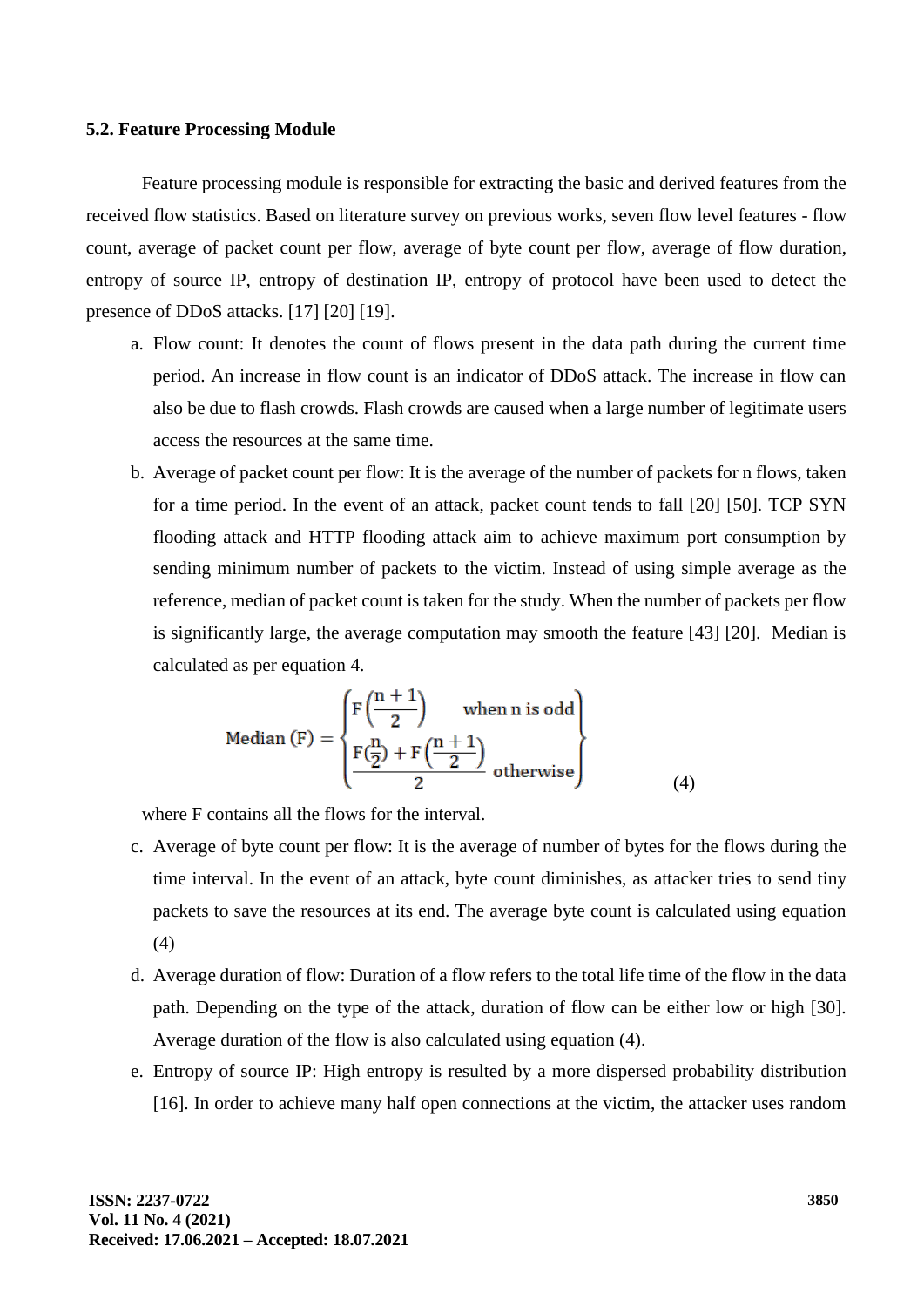source IP address for initiating TCP SYN flooding and HTTP flooding attacks. As a result, entropy of the source IP increases during the attack [17].

- f. Entropy of destination IP: Concentration of a distribution is denoted by low entropy [16]. During the DDoS attacks, entropy of destination IP decreases, as the attacker tends to focus on sending traffic to few victim machines. [17].
- g. Entropy of protocol: Compared to the normal period, entropy of the protocol tends to decrease during the attack period, as the attack traffic makes use of a single protocol in case of single vector attacks [17].

The features extracted from the feature processing module is stored in a CSV file and is used as the dataset for the study. The classifier is trained with the data set and is used to classify the flows extracted from the switches into normal and attack instances. Though the mirrored traffic is captured as packet capture (pcap file), only flow level analysis is performed, as it is resource inexpensive compared to packet capture analysis.

## **5.3. Feature Selection Module**

Feature selection module is responsible for selecting the best features for the SDN dataset from the 7 flow features. In this work, ANOVA (Analysis of Variance) F-Test is used for ranking the features. ANOVA F-Test is a statistical univariate method which measures the individual variation of the members within the class and variation in the means of classes [58]. Feature selection module feeds on the dataset generated through feature processing module. After performing data pre-processing steps on the data set, the module employs SelectKBest class of scikit-learn package to select the best features ranked using ANOVA F-Test. Feature groups were formed by selecting the best features based on feature score. The overall process is depicted in Algorithm 1.

**Algorithm 1: Feature Selection Module** 

<sup>1:</sup> Procedure FeatureSelection ()

<sup>2:</sup> Input:  $Mi$  = Dataset obtained from feature processing module

<sup>3:</sup> Output: Feature groups FG1, FG2, FG3

<sup>4:</sup> Compute feature score for all features using ANOVA F-Test

<sup>5:</sup> Group features based on feature score and store in feature groups

FG1: select the best two features based on score using SelectKBest

FG2: select the best four features based on score using SelectKBest

FG3: select all features using SelectKBest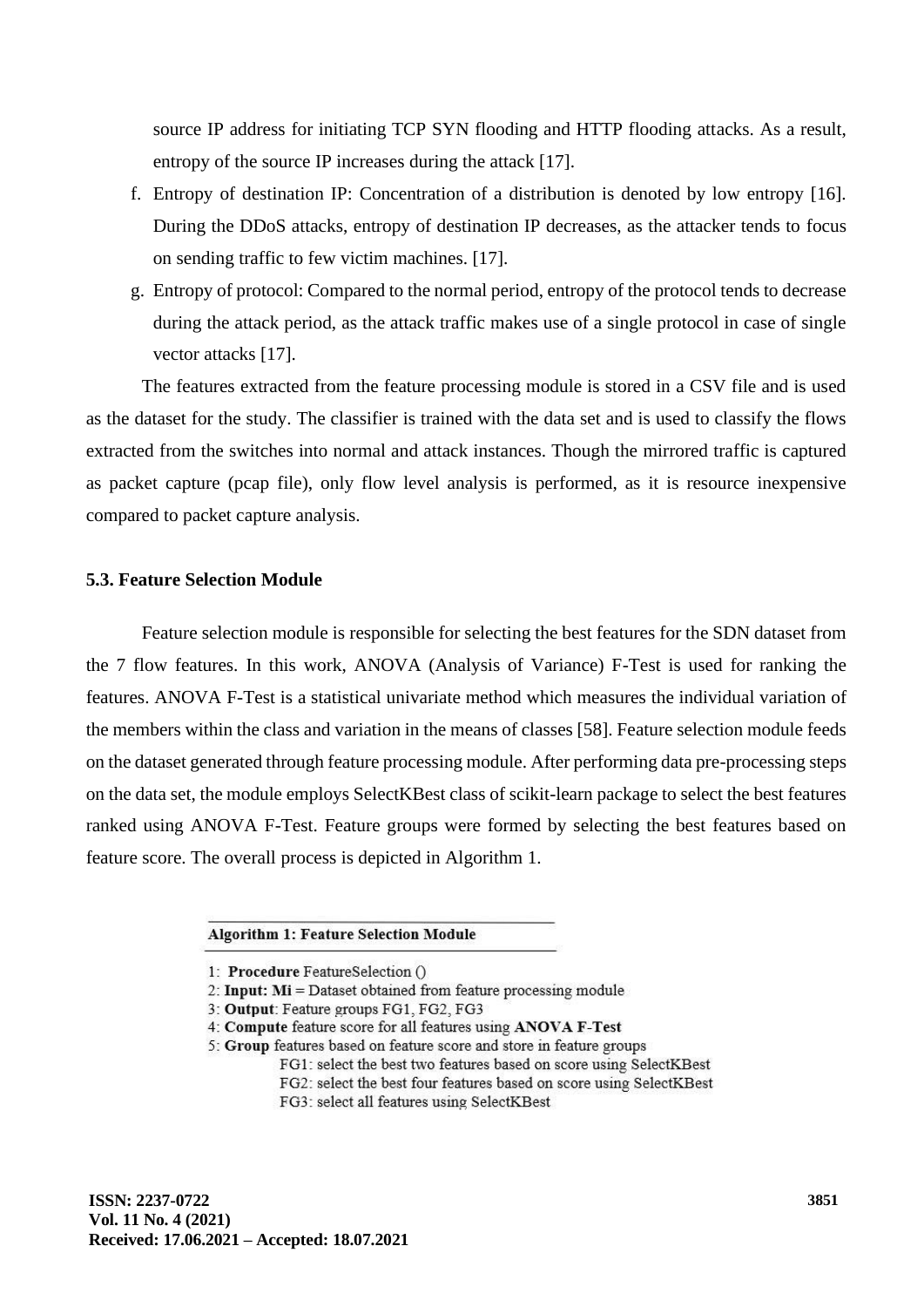#### **5.4. Flow Classifier Module**

The flow classifier module is responsible for classifying the traffic flow into an attack traffic or a normal traffic. In this work, binary classification algorithms namely Logistic Regression (LR), Naive Bayes - Gaussian (NB), Linear Discriminant Analysis (LDA), k Nearest Neighbor (kNN), Random Forest (RF) and Support Vector Machines (SVM with polynomial kernel) have been used over the selected features to detect the presence of an attack.

## **6. Implementation**

The experimental analysis of this work was done in Mininet [44] simulated environment with RYU controller [45]. The network topology and controller-switch communication are depicted in Figure 3. It consists of a single switch network, with S1 as the switch, connected to Host H1 to Host H5. The host H1 is a normal host where as H2 and H4 are botnets which inject attack traffic. The host H3 is the victim. The host H5 records mirrored traffic across all the hosts and saves them in the form of packet capture (pcap) file. The system was implemented using python scripts for generating normal and attack traffic.

Figure 3 - Network Topology and Communication with Controller



Classification system consists of the following steps:

- **1. Network simulation** The network is simulated by executing a python script (network Generator) in the laptop. A simple network is created with 5 hosts connected to a single switch, which is controlled by a RYU controller. Layer 3 switching application is used to control the transmission and matching, and the flow tables are populated with layer 3 information.
- **2. Flow statistics collection** This module periodically requests flow statistics from the switches in every 3sec. Individual flow statistics, aggregate flow statistics and port statistics were collected periodically.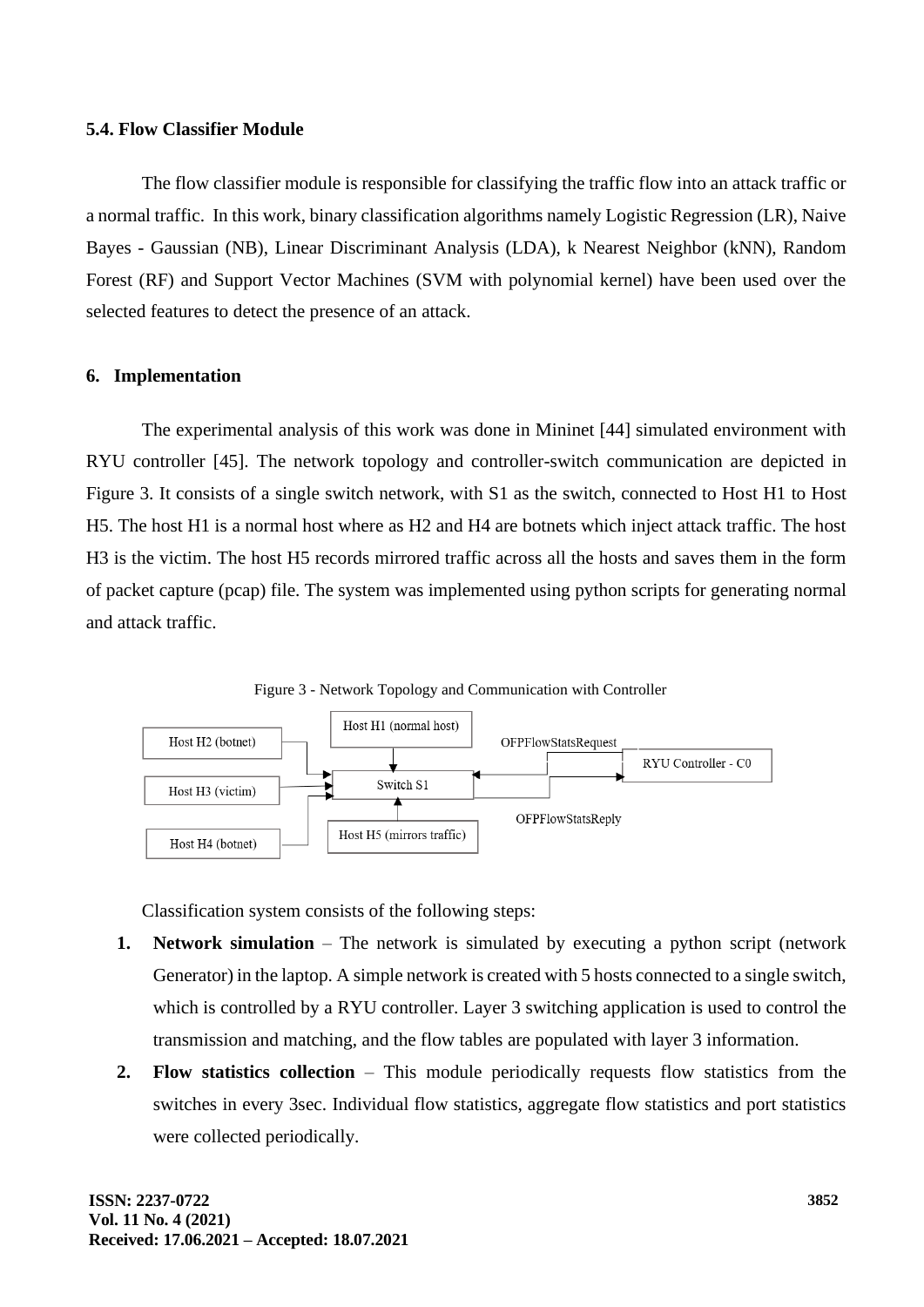**3. Traffic generation** – This module generates normal and attack traffic for the user provided time argument. The hardware/software specification of the machine and the tools used for traffic generation are listed in Table 2.

| S. No          | <b>Description</b>                                               | <b>Specification</b>                                                                                     | <b>Version</b>                      |
|----------------|------------------------------------------------------------------|----------------------------------------------------------------------------------------------------------|-------------------------------------|
|                | Hardware and<br>software<br>specification                        | Intel $(R)$ Cor $(TM)$ i7-<br>7500U CPU@<br>2.70GHz Multicore (4<br>core) processor 64-bit,<br>12 GB RAM | <b>Ubuntu</b> 16.04.7<br><b>LTS</b> |
| 2              | <b>Network Simulation</b>                                        | Mininet                                                                                                  | v 2.2.2                             |
| $\overline{3}$ | <b>SDN</b> Controller                                            | <b>RYU</b>                                                                                               | $v$ 4.30                            |
| $\overline{4}$ | Normal Traffic<br>generation                                     | D-ITG<br>Iperf                                                                                           | $v$ 2.8.1<br>$v$ 2.0.5              |
|                | TCP SYN flooding,<br><b>UDP</b> flooding<br><b>ICMP</b> flooding | Hping3                                                                                                   | $v$ 3.0.0-alpha-2                   |
| 6              | <b>HTTP</b> flooding                                             | <b>Bonesi</b>                                                                                            | $v$ 0.3.1                           |

Table 2 - Hardware/Software Specifications and the Tools used for Generating Traffic

The following steps were executed for traffic generation:

Step 1: The experiment started by executing network generator script. The normal traffic was injected for 4 days. This includes HTTP traffic, UDP traffic, VOIP traffic and ICMP traffic. HTTP traffic was generated by requesting a web page from the webserver. The other tools used for generating normal traffic are listed in Table 2. Traffic features were captured from the flows and were labelled appropriately.

Step 2: TCP SYN flood attack was injected using Hping3 and 10834 rows were captured.

Step 3: HTTP flooding attack was launched next day by using Bonesi tool. HTTP request flood attack was launched by web page request from 50000 random IPs in a closed environment and 12485 rows were captured in the dataset.

Step 4: ICMP flooding attack was launched for another day and 19329 rows were captured.

Step 5: Finally, UDP flooding attack was also injected with Hping 3. The attack flows were labelled appropriately, there were 12334 rows of UDP flood traffic.

The collected dataset had a total of 160115 rows of flow statistics with normal traffic of 105133 rows and attack traffic of 54982 rows. Highest CPU utilization of 99.7% was found while launching attacks.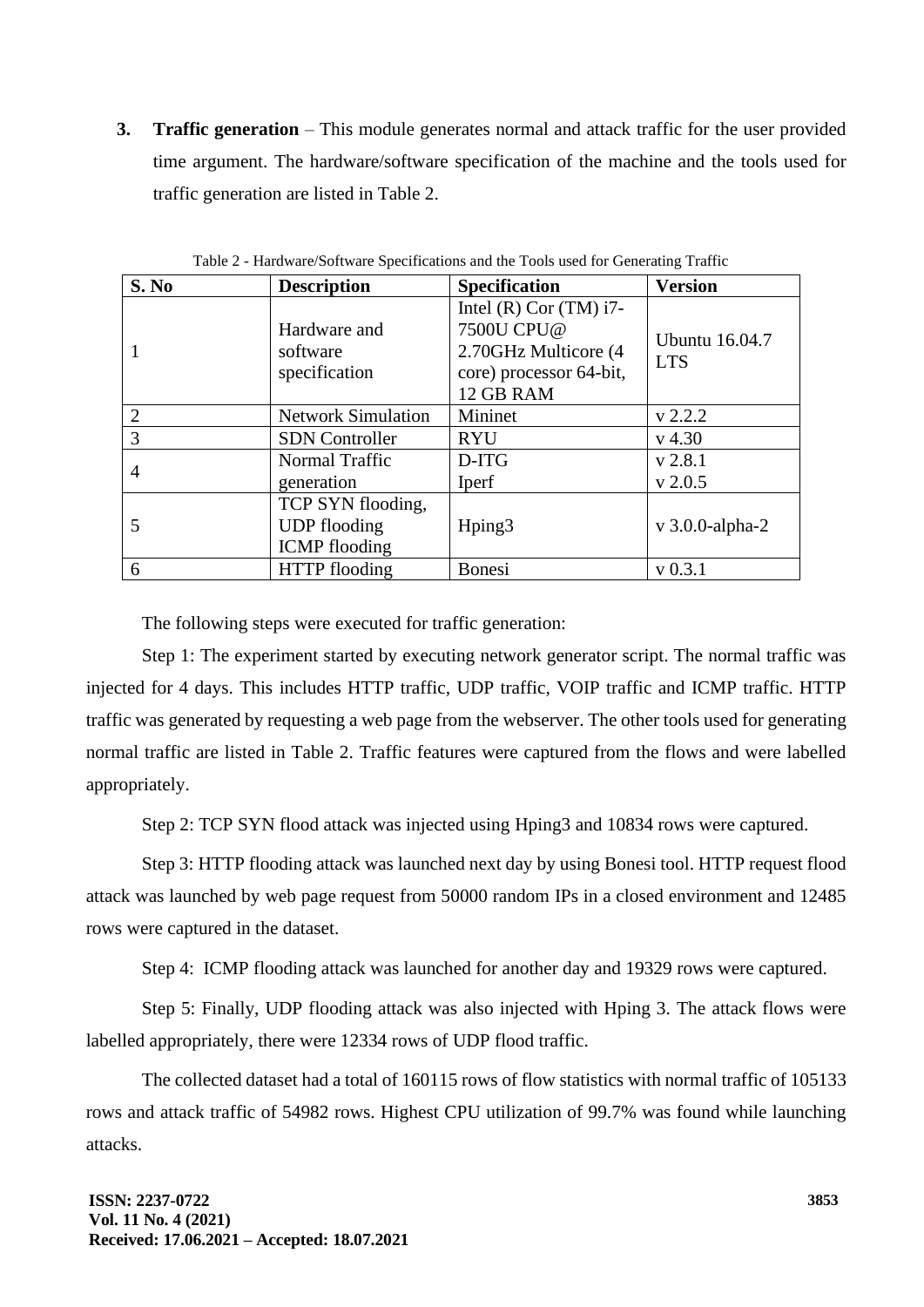## **Data Pre-processing and Feature Selection**

The dataset was generated with all the seven features. Data cleaning was applied by removing the NaN values as the first step. Standard scaling was applied. Feature importance was determined by using univariate feature selection technique ANOVA F-Test and features were selected with scikitlearn SelectKBest class of scikit-learn package. This was accomplished by the usage of f\_classif function with SelectKBest. The features were grouped into feature groups based on the feature score. The features and the feature scores are listed in Table 3. Feature groups are tabulated in Table 4.

| S. No          | <b>Feature Name</b>       | Abbreviation | <b>Feature score</b> |
|----------------|---------------------------|--------------|----------------------|
|                | Flow count                | $Flw_cnt$    | 53489.16             |
| $\mathcal{D}$  | Average packet count      | Avg_pkt      | 2120.87              |
| 3              | Average byte count        | Avg_byte     | 6092.48              |
| $\overline{A}$ | Average duration          | Avg_dur      | 7301.02              |
| 5              | Entropy of source IP      | Ent SIP      | 86627.14             |
| 6              | Entropy of destination IP | Ent DIP      | 74049.53             |
|                | Entropy of protocol       | Ent_proto    | 1329681.91           |

Table 3 - Features and Feature Score

| Table 4 - Feature Groups |  |
|--------------------------|--|
|--------------------------|--|

| S. No | <b>Feature Group</b> | k (number of selected<br>features) | <b>Selected features</b>                                                                                                                              |
|-------|----------------------|------------------------------------|-------------------------------------------------------------------------------------------------------------------------------------------------------|
|       | Feature group 1      | <b>Best 2 features</b>             | Entropy of protocol, Entropy of source IP                                                                                                             |
|       | Feature group 2      | <b>Best 4 features</b>             | Entropy of protocol, Entropy of source IP,<br>Entropy of destination IP, Flow count                                                                   |
|       | Feature group 3      | All 7 features                     | Entropy of protocol, Entropy of source IP,<br>Entropy of destination IP, Flow count,<br>Average duration, Average byte count,<br>Average packet count |

## **Classification**

The pre-processed data was split into 70% training set and 30% testing set. Binary classification to classify the data into normal and attack traffic was performed using the six classification algorithms and 3 feature groups with 10-fold cross validation. The classifiers used in this work are – Logistic Regression (LR), Naive Bayes - Gaussian (NB), Linear Discriminant Analysis (LDA), k-Nearest Neighbors with 5 neighbors (k-NN), Random Forest with 5 estimators (RF) and Support Vector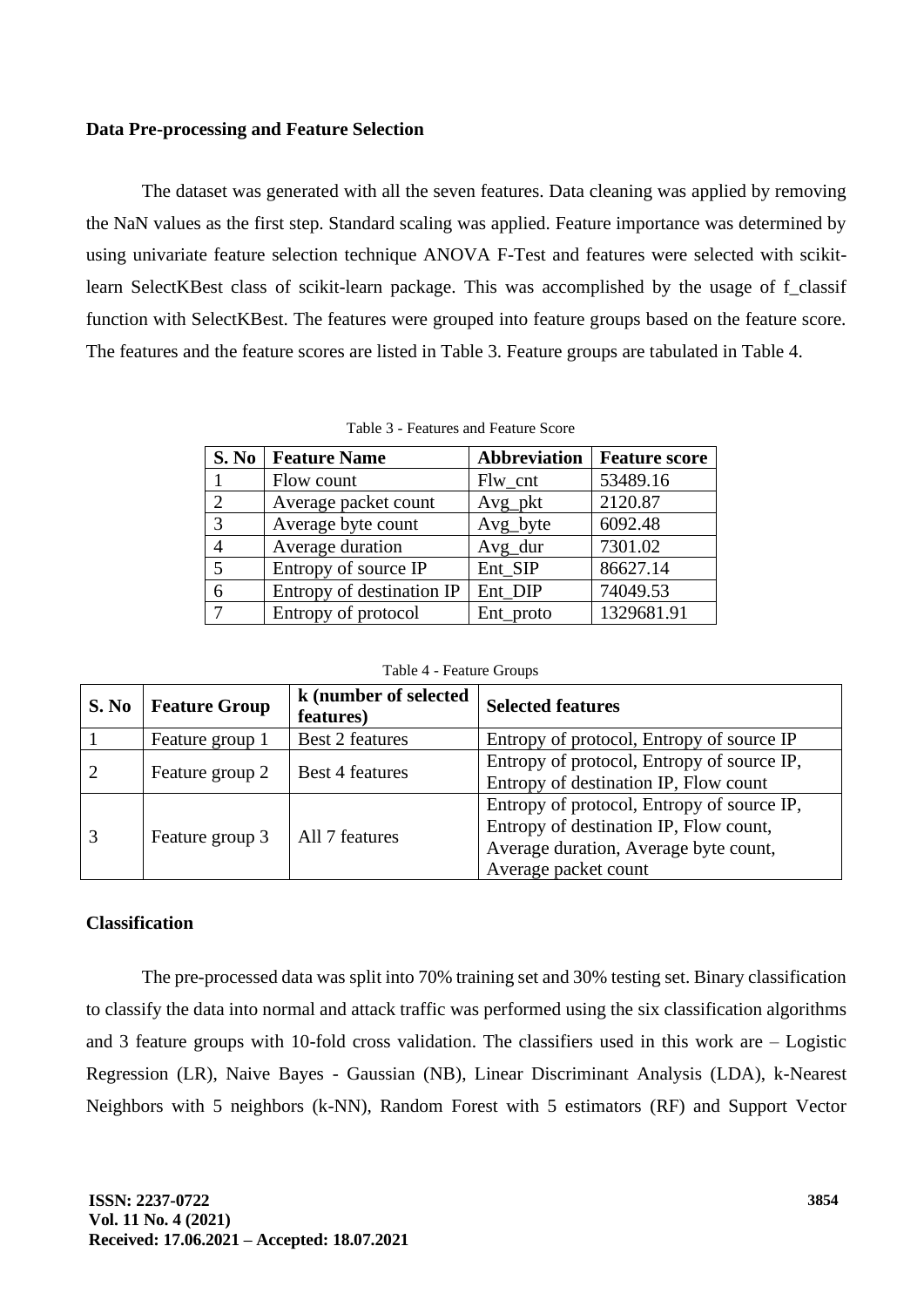Machine (SVM with polynomial kernel). Python scikit-learn was used for machine learning based classification.

#### **7. Results and Discussion**

Performance of classifiers and feature selection by ANOVA F-Test was evaluated using the four important performance metrics. They are Accuracy, Recall, Precision and F1 score. Accuracy denotes the correctness of algorithm while detecting the attacks over the normal and the attack traffic. Recall indicates the percent of actual attack traffic that are identified correctly. Precision denotes the percentage of positive identification of attack over total predicted positive cases. F1 score which combines recall and precision is also computed and definitions of the metrics are as follows.

$$
Accuracy = \frac{TP + TN}{TP + FP + TN + FN}
$$
  
\n
$$
Recall = \frac{TP}{TP + FN}
$$
  
\n
$$
Precision = \frac{TP}{TP + FP}
$$
  
\n
$$
F1 = \frac{2 * Recall * Precision}{Recall + Precision}
$$

In this work, 10-fold cross validation is used to evaluate the performance of machine learning classifiers. Fit time which represents the fitting time of classifier in the training set is also tabulated along with the other four performance metrics. Classifier performance with respect to feature groups are listed below in the tables.

The performance of classifiers without using feature selection technique (feature group 3) is listed in Table 5. Here all the 7 features are considered for classification. While analysing the results, it is noted that three classifiers Logistic Regression, Support Vector Machine and LDA classifier scores an accuracy above 99%. Logistic Regression classifier achieve highest accuracy of 99.995 %. SVM classifier is able to detect all the malicious traffic and get a 100 % score for recall. Naive Bayes achieves the lowest, but reasonably good accuracy score of 97.71%.

| <b>Algorithm</b>      | $Accuracy\%$ | <b>Recall%</b> | <b>Precision</b> %   $F1$ score% |        | <b>Fit Time</b> |
|-----------------------|--------------|----------------|----------------------------------|--------|-----------------|
| Logistic Regression   | 99.995       | 99.995         | 99.997                           | 99.996 | 0.735           |
| Naive bayes           | 97.717       | 96.523         | 100                              | 97.895 | 0.031           |
| <b>LDA</b>            | 99.695       | 99.998         | 99.553                           | 99.772 | 0.146           |
| $k-NN$                | 97.723       | 96.532         | 100                              | 97.902 | 13.179          |
| <b>Random Forest</b>  | 97.722       | 96.532         | 99.999                           | 97.902 | 0.259           |
| <b>SVM Polynomial</b> | 99.872       | 100            | 99.809                           | 99.903 | 5.825           |

Table 5 - Performance of Classifiers on Feature Group 3 with 7 Selected Features (k=7)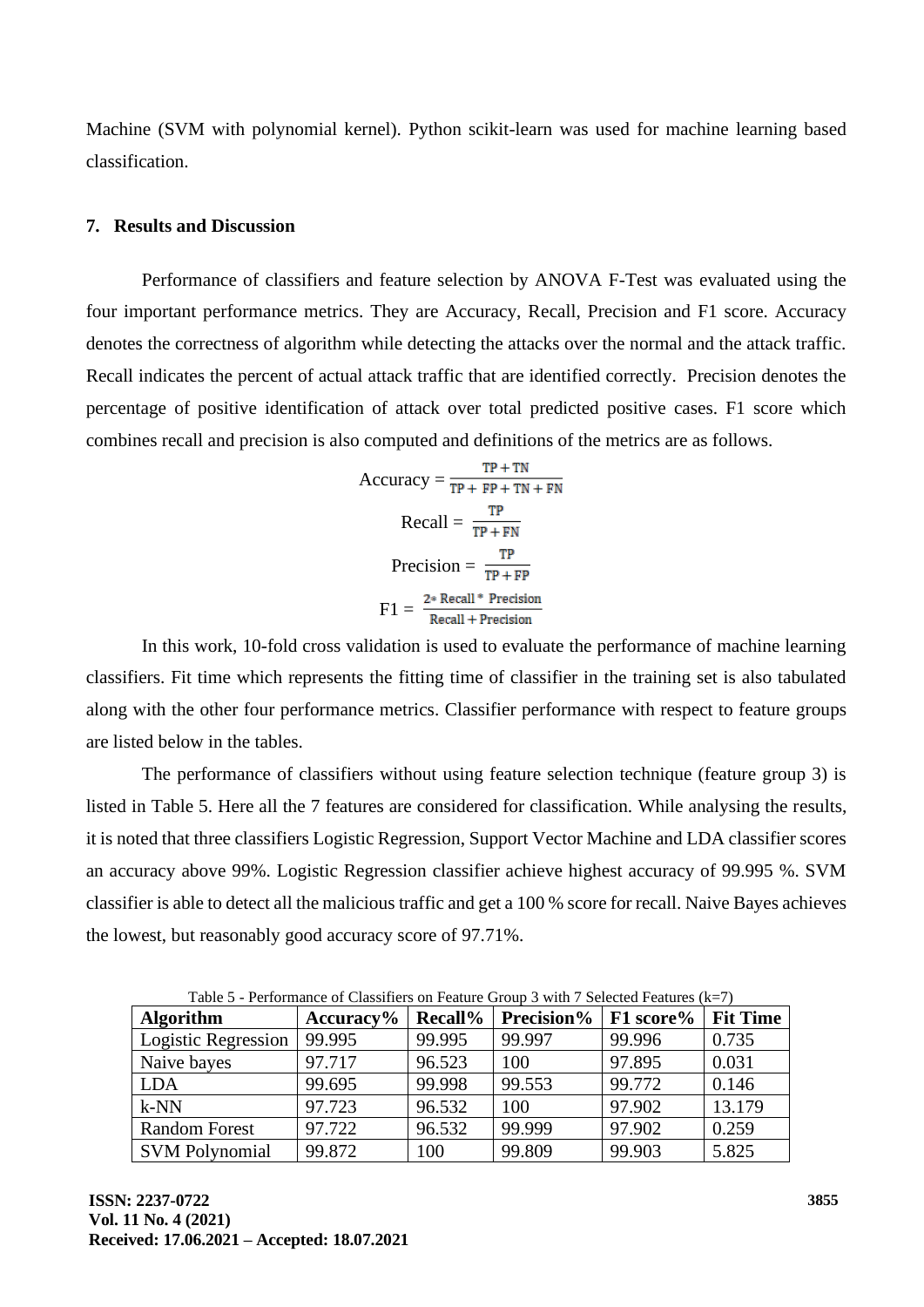The classifier performance with feature group 2 is listed in Table 6. Performance of classifiers with feature group 2 with 4 selected features, achieve highest accuracy of 99.73% for SVM classifier. Naive Bayes, k-NN and Random Forest classifiers maintain the same accuracy score with feature group 2 and feature group 3. Reducing the number of features from seven to four does not significantly affect the classifier performance except for Logistic Regression. Also, it is noted that accuracy of Random Forest classifier increases slightly with feature group 2.

| <b>Algorithm</b>      | $Accuracy\%$ | <b>Recall%</b> | Precision% | F1 score% | <b>Fit time</b> |
|-----------------------|--------------|----------------|------------|-----------|-----------------|
| Logistic Regression   | 97.617       | 96.532         | 99.839     | 97.822    | 0.733           |
| Naive bayes           | 97.717       | 96.523         | 100        | 97.895    | 0.025           |
| <b>LDA</b>            | 99.668       | 99.998         | 99.514     | 99.752    | 0.108           |
| $k-NN$                | 97.722       | 96.532         | 99.999     | 97.902    | 11.473          |
| <b>Random Forest</b>  | 97.723       | 96.532         | 100        | 97.902    | 0.104           |
| <b>SVM Polynomial</b> | 99.732       | 99.993         | 99.614     | 99.8      | 1.498           |

Table 6 - Performance of Classifiers on Feature Group 2 with 4 Selected Features (k=4)

Performance of classifiers with feature group 1 with 2 selected features is listed in Table 7. Here SVM and LDA classifiers achieve highest accuracy of 99.98% and 99.87%. The accuracy of SVM and LDA classifiers get boosted with respect to feature group 2. Naive Bayes and k-NN classifier accuracy remains same for feature group 1 and feature group 2. For all the three feature groups, classifier fitting time is the highest for the k-NN classifier followed by SVM classifier.

| <b>Algorithm</b>      | Accuracy% | <b>Recall%</b> | Precision% | F1 score% | <b>Fit time</b> |
|-----------------------|-----------|----------------|------------|-----------|-----------------|
| Logistic Regression   | 97.595    | 96.532         | 99.806     | 97.806    | 0.519           |
| Naive bayes           | 97.717    | 96.523         | 100        | 97.896    | 0.022           |
| <b>LDA</b>            | 99.871    | 99.991         | 99.816     | 99.903    | 0.08            |
| $k-NN$                | 97.72     | 96.532         | 99.995     | 97.901    | 10.467          |
| <b>Random Forest</b>  | 97.631    | 96.532         | 99.861     | 97.833    | 0.098           |
| <b>SVM Polynomial</b> | 99.981    | 100            | 99.971     | 99.985    | 2.105           |

Table 7 - Performance of Classifiers on Feature Group 1 with 2 Selected Features (k=2)

The comparison of classifier accuracy, recall, precision and F1 score for three feature groups are depicted from Figure 4 – Figure 7.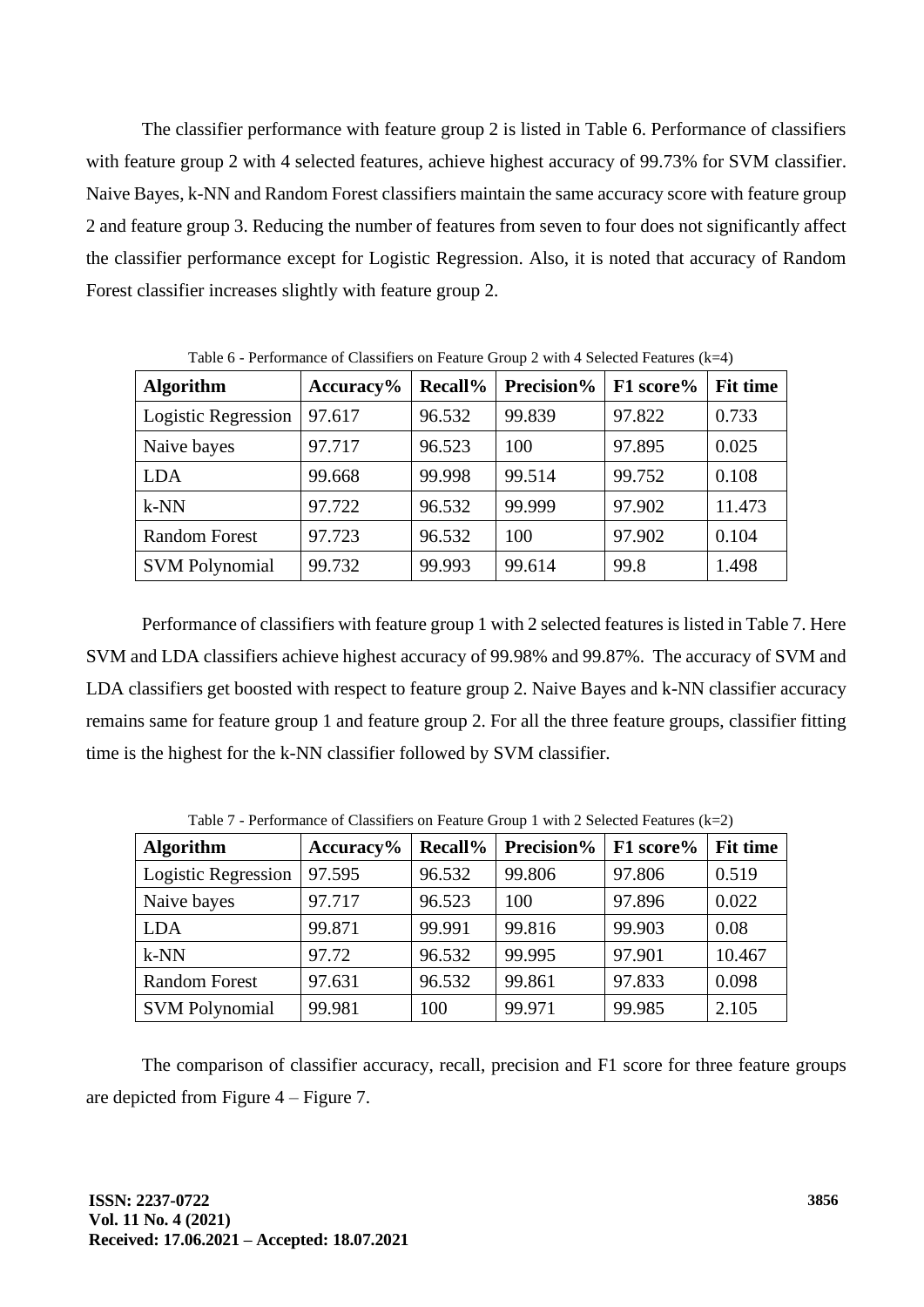

Accuracy of classifiers for the three feature groups is depicted in Figure 4. Accuracy of Naive Bayes classifier and kNN classifier remain constant across three feature groups. Highest accuracy of 99.995% is achieved by Logistic Regression classifier for the feature group 3 with all 7 features. LDA and SVM classifiers scores highest accuracy for feature group 1 with only two features. The average accuracy of algorithms with feature group 1, feature group 2 and feature group 3 are 98.42%, 98.36% and 98.79% respectively. The highest overall classifier accuracy is achieved with feature group 3 with all the seven features.



Recall of classifiers for the three feature groups is depicted in Figure 5.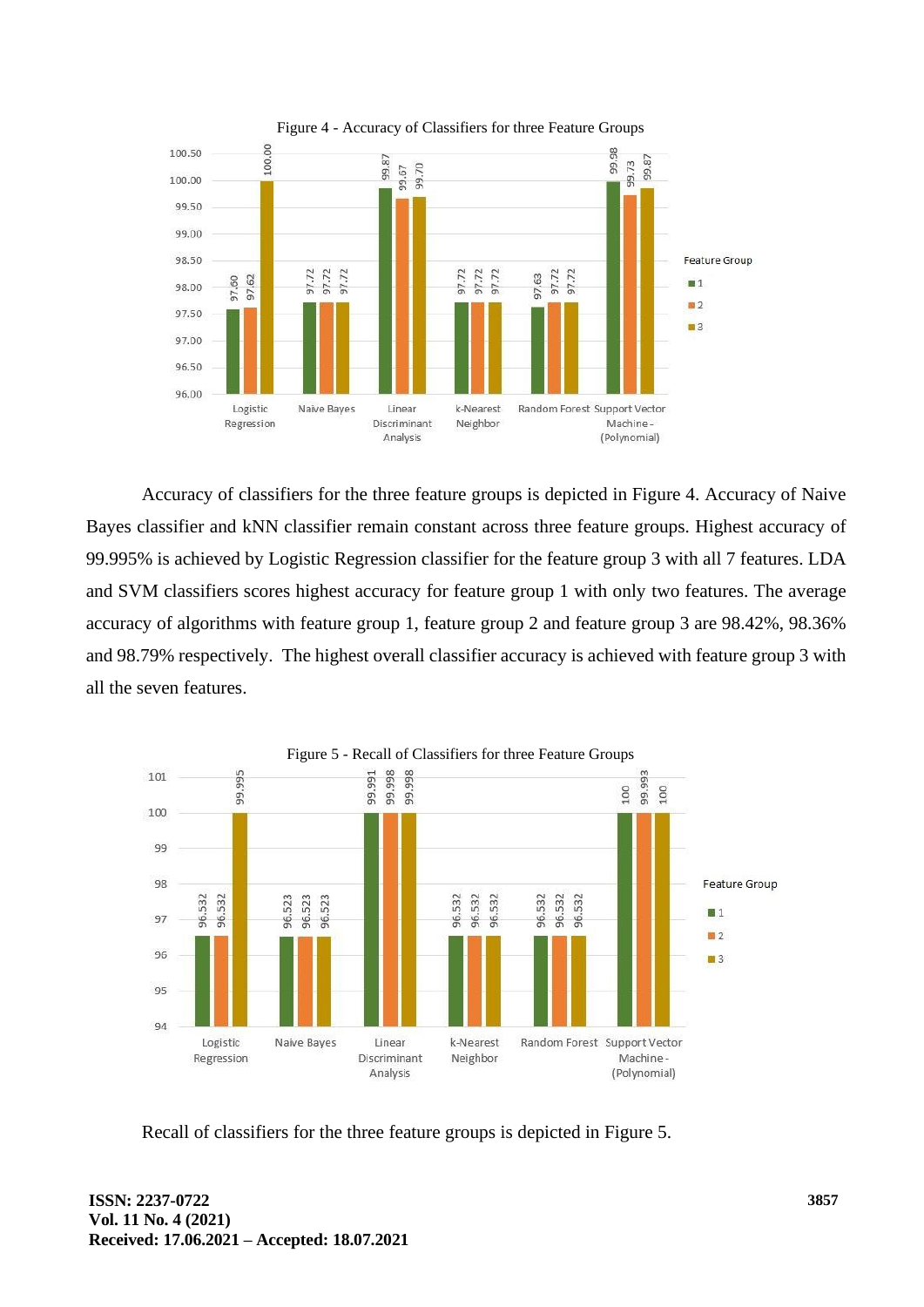Recall of classifiers Naive Bayes, kNN and Random Forest remains same with three feature groups. Logistic Regression classifier achieves better recall with feature group 3. Recall of LDA and SVM classifiers are almost stable across three feature groups. Highest recall is achieved by SVM classifiers for feature group 1 and feature group 3.

The average recall of algorithms with feature group 1, feature group 2 and feature group 3 are 97.69%, 97.69% and 98.26% respectively. The highest overall recall is achieved with feature group 3.



Figure 6 - Precision of Classifiers for three Feature Groups

With respect to precision, which is depicted in Figure 6, Naive Bayes classifier scores 100% for all the three feature sets. The recall of k-NN classifier is not affected by feature groups. All the classifiers except LDA and SVM scores better precision with feature group 3. All algorithms are capable of detecting DDoS attacks with high precision. The average precision of algorithms with feature group 1, feature group 2 and feature group 3 are 99.91%, 99.83% and 99.89% respectively. The highest overall recall is achieved with feature group 3.

F1 score of classifiers for the three feature groups is depicted in Figure 7. Naive Bayes classifier, kNN and Random Forest classifier achieves same F1 score with three feature groups. These algorithms are not affected by feature groups. However Logistic Regression classifier achieves highest F1 score with only complete features. Average F1 score for all classifiers for feature group 1, feature group 2,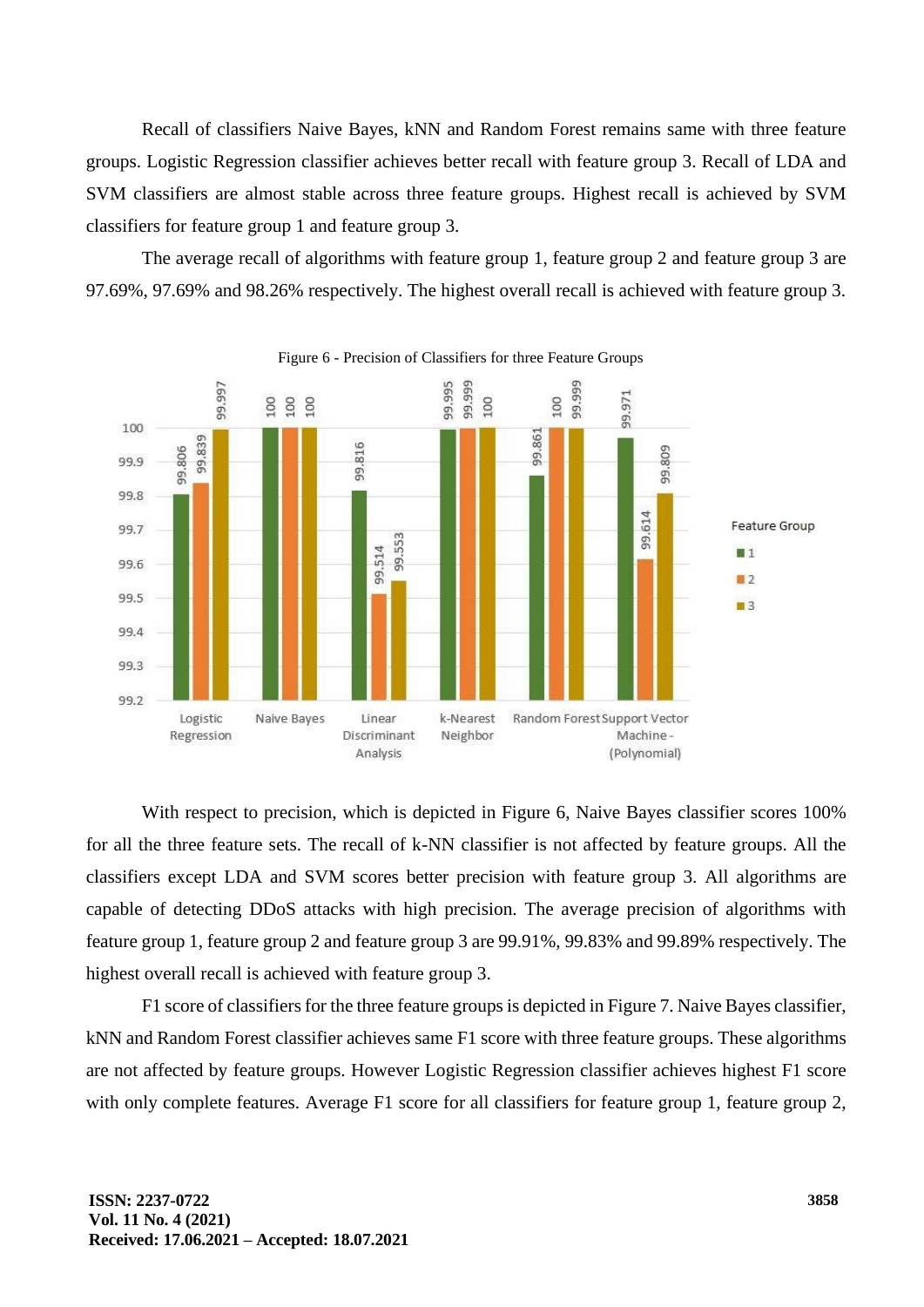feature group 3 are 98.55%, 98.51% and 98.90% respectively. The highest overall classifier F1 score is achieved by feature group 3.



Figure 7 - F1 Score for Three Feature Groups

After analyzing the four performance measures attained for the six classifiers for three feature groups, it is noted that highest overall classifier performance is achieved with feature group 3 with all the features. From the experimental evaluation, the SDN flow statistics features collected and used in this study are capable of detecting DDoS attacks with average accuracy of 98.79%, average recall of 98.26%, average precision of 99.89% and average F1 score of 98.90%. The best accuracy score for each feature group is tabulated in Table 8. With all the seven features, Logistic Regression classifier scored the highest accuracy of 99.99%. While performing the classification with 4 features, SVM and LDA classifiers were able to detect attacks with very good accuracy of 99.73% and 99.67% respectively. Further selecting only two important features for classification, SVM and LDA classifiers achieved accuracy score of 99.98% and 99.87% respectively. Among the classifiers SVM and LDA are capable of detecting DDoS attacks - TCP SYN flooding attacks, HTTP request flooding attacks, UDP flooding attacks and ICMP flooding attacks with the two best ranked features – 'Entropy of protocol' and Entropy of source IP address'. These features can be used for building light weight model for first stage classification in multi stage classification systems.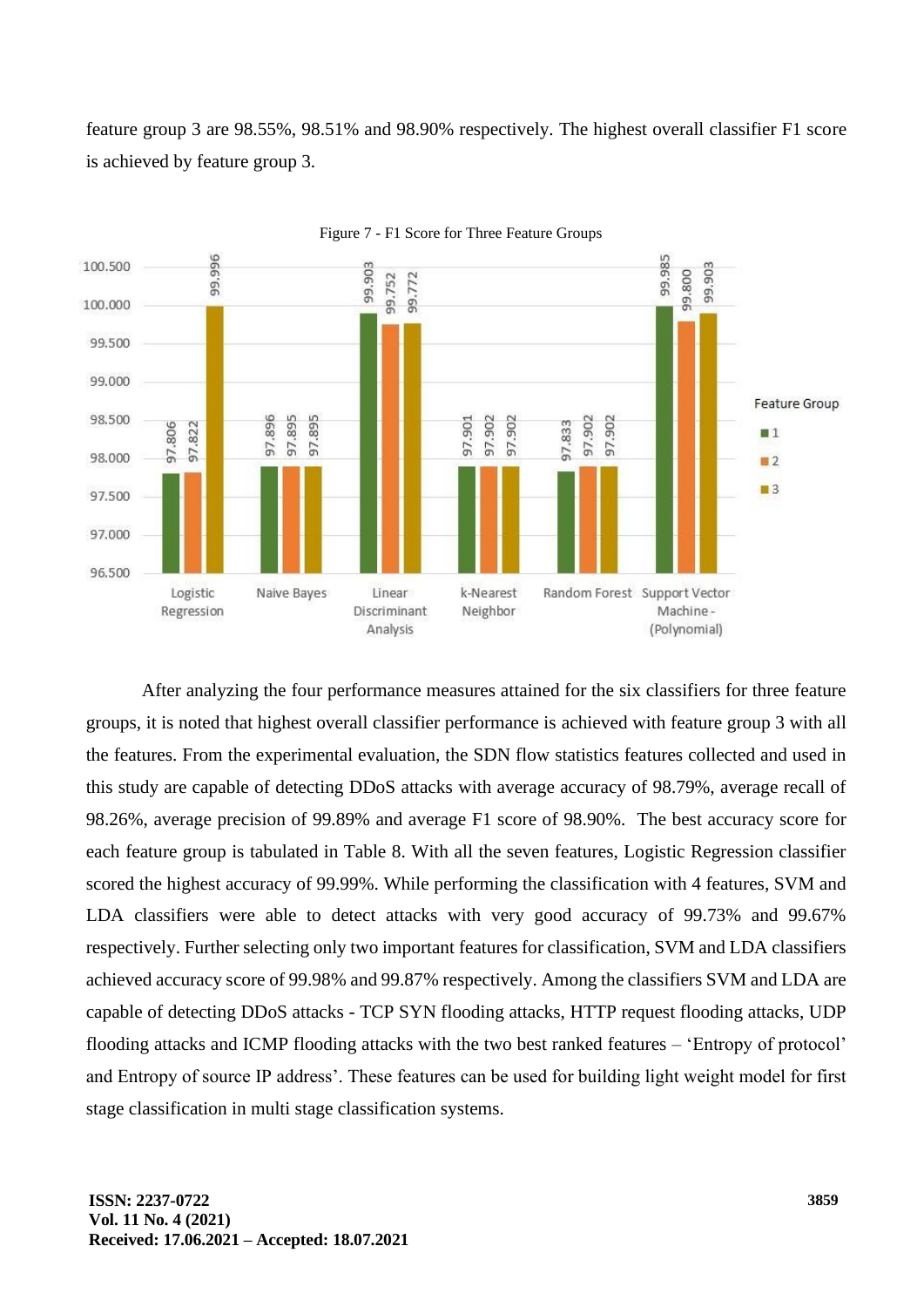| S. No                       | <b>Feature Group</b> | <b>Features in the group</b>                                                                                                                             | Best classifier accuracy score                 |
|-----------------------------|----------------------|----------------------------------------------------------------------------------------------------------------------------------------------------------|------------------------------------------------|
|                             | Feature group 1      | Entropy of protocol, Entropy of<br>source IP                                                                                                             | 99.98% with SVM classifier                     |
| $\mathcal{D}_{\mathcal{L}}$ | Feature group 2      | Entropy of protocol, Entropy of<br>source IP, Entropy of destination<br>IP, Flow count                                                                   | 99.73 % with SVM classifier                    |
|                             | Feature group 3      | Entropy of protocol, Entropy of<br>source IP, Entropy of destination<br>IP, Flow count, Average duration,<br>Average byte count, Average<br>packet count | 99.99 % with Logistic Regression<br>classifier |

Table 8 - Best Accuracy Score for Feature Groups

The classification accuracy obtained for previous works is tabulated in Table 9.

| S. No          | <b>Authors</b>           | Dataset used                              | <b>Classifier accuracy score</b> |
|----------------|--------------------------|-------------------------------------------|----------------------------------|
|                | Kokila et al [9]         | 2000 DARPA intrusion<br>detection dataset | 95.11 %                          |
|                | Dayal, Neelam et al [30] | <b>Emulated SDN</b> dataset               | 99.83 %                          |
|                | Ahuja, Nisha, et al [59] | <b>Emulated SDN</b> dataset               | 98.8%                            |
| $\overline{4}$ | The current study        | Emulated SDN dataset with 2<br>features   | 99.98 %                          |

Table 9 - Comparison with Previous Classification Works

The proposed model with the best 2 features based on feature score calculated by ANOVA -F Test was able to detect the DDoS attacks in SDN with very high accuracy compared to other works. The system used flow-based features from a Mininet simulated network for the detection of DDoS attacks. Features used by Braga [20] namely, growth of ports and percentage of pair wise flows, were not collected in this work, the RYU controller application implemented a Layer 3 match constraint for building flow rules in the switch. The reason for the high accuracy achieved in the experiment can be due to the limitation in the simulation of the normal traffic. The traditional network based datasets like CICIDS2017 [49] can be used for better traffic diversity. Even though packet capture traffic was collected, only flow level features were used in this work. The focus of our future work is to perform packet analysis using the mirrored traffic captured at host H5.

## **8. Conclusion**

Distributed Denial of Service Attack (DDoS) has emerged as a major threat to cyber space. Though the advent of Software Defined Networking (SDN) makes a network easy to be managed even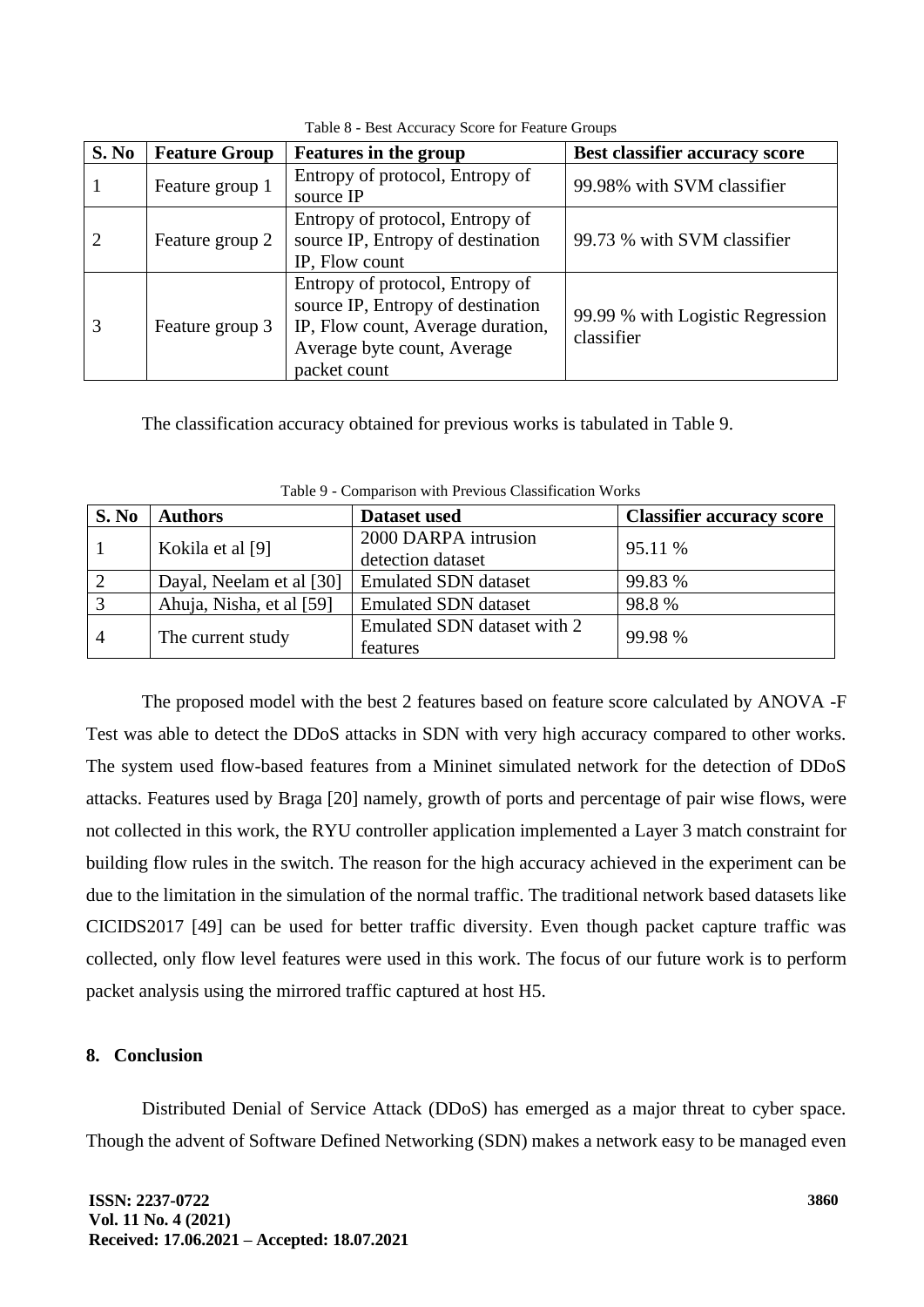SDN is vulnerable to DDoS attacks. A wide range of techniques have been used in conventional networks to detect and mitigate DDoS attacks. In this work, flow features obtained from the switches were considered for detecting DDoS attack. The OpenFlow enabled SDN allows for collecting the flow level features which can be used for obtaining derived features. The DDoS attack classification was performed with the dataset collected from a Mininet emulated network. From the experimental evaluation, it is noted that features used for the study are capable of detecting DDoS attacks with high accuracy. With all the seven features of feature group 3, accuracy score of 99.99% was obtained. These seven features are capable of detecting DDoS attacks in SDN environment. The best two features for detecting DDoS attacks in SDN environment based on ANOVA F-Test were found to be 'Entropy of protocol and Entropy of source IP address'. By using these two features ML classifier SVM and LDA were able to detect the attack traffic with an accuracy of 99.98% and 99.87% respectively. These features can be used for building light weight model in multistage classification systems. At the same time, in this work attacks were launched individually. While launching multiple attacks at the same time, entropy of protocol may not decrease. The selection of best features for classification in such cases has to be studied further. The work can further be explored using standard datasets ISCX2012, CIC2017 and CSECIC2018. Detailed analysis can also be performed on the captured packets for detecting multi vector attacks. The work can be extended to a multi class approach to classify the attack into various types like ICMP, UDP, TCP and their combinations. Deep learning-based classification techniques can also be attempted for efficient detection of DDoS attacks.

## **References**

Kreutz, Diego, et al. Software-defined networking: A comprehensive survey. *Proceedings of the IEEE 103.1*(2014): 14-76.

H. Kim and N. Feamster, Improving network management with software defined networking, *Communications Magazine, IEEE,* 51(2), 114–119, 2013.

Bhushan, Kriti, and Brij B. Gupta. Distributed denial of service (DDoS) attack mitigation in software defined network (SDN)-based cloud computing environment. *Journal of Ambient Intelligence and Humanized Computing 10.5* (2019): 1985-1997.

Y. Jarraya, T. Madi, and M. Debbabi, A survey and a layered taxonomy of software-defined networking, *Communications Surveys Tutorials, IEEE,* 99, 1–1, 2014.

Wang, Rui, Zhiping Jia, and Lei Ju., An entropy-based distributed DDoS detection mechanism in software-defined networking. *Trust-com/BigDataSE/ISPA, 2015 IEEE.* 1. IEEE, 2015.

Kalkan, Kbra. JESS: Joint Entropy-Based DDoS Defense Scheme in SDN, *IEEE Journal on Selected Areas in Communications 36.10* (2018): 2358-2372.

"Netflow", http://cisco.com/c/en/us/products/ios-nx-os-software/ios-netflow/index.html.

**ISSN: 2237-0722 Vol. 11 No. 4 (2021) Received: 17.06.2021 – Accepted: 18.07.2021**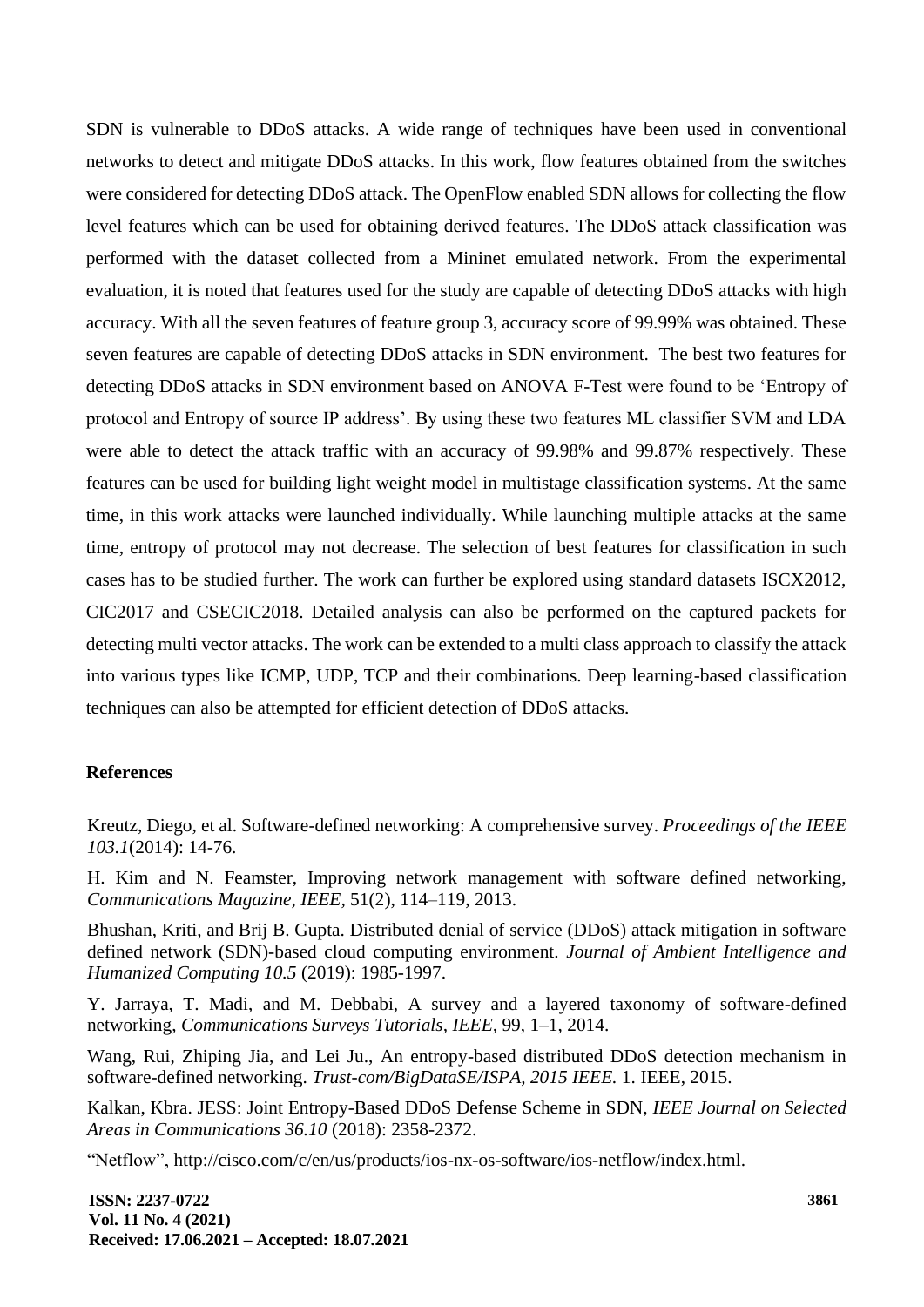InMon corp. (2020), "sflow-rt", http://sflow-rt.com/, Last accessed 2021/05/03

Kokila, R.T., S. Thamarai Selvi, and Kannan Govindarajan. DDoS detection and analysis in SDNbased environment using support vector machine classifier. *2014 Sixth International Conference on Advanced Computing (ICoAC). IEEE,* 2014.

Ye, Jin. A DDoS Attack Detection Method Based on SVM in Software Defined Network. *Security and Communication Networks* (2018).

Park, Younghee, Nikhil Vijayakumar Kengalahalli, and Sang-Yoon Chang. Distributed Security Network Functions against Botnet Attacks in Software-defined Networks. *2018 IEEE Conference on Network Function Virtualization and Software Defined Networks (NFV-SDN). IEEE,* 2018.

Dimolianis, Marinos. Mitigation of Multi-vector Network Attacks via Orchestration of Distributed Rule Placement. 2019 *IFIP/IEEE Symposium on Integrated Network and Service Management (IM). IEEE,* 2019.

Singh, Kulvinder, and Ajit Singh. Memcached DDoS Exploits: Operations, Vulnerabilities, Preventions and Mitigations. *2018 IEEE 3rd International Conference on Computing, Communication and Security (ICCCS). IEEE,* 2018.

Kolias, Constantinos. DDoS in the IoT: Mirai and other botnets. *Computer 50.7* (2017): 80-84.

Kapersky's DDoS Attack Reports, https://securelist.com/ddos-report-q4-2019/96154/, https://securelist.com/ddos-attacks-in-q4-2020/100650/

Bawany, Narmeen Zakaria, Jawwad A. Shamsi, and Khaled Salah. DDoS attack detection and mitigation using SDN: methods, practices, and solutions. *Arabian Journal for Science and Engineering 42.2*(2017): 425-441.

Dayal, Neelam, and Shashank Srivastava, Analyzing behavior of DDoS attacks to identify DDoS detection features in SDN. *2017 9th International Conference on Communication Systems and Networks (COMSNETS). IEEE,* 2017.

Gkountis, Christos, et al. Lightweight algorithm for protecting SDN controller against DDoS attacks. *2017 10th IFIP Wireless and Mobile Networking Conference (WMNC).* IEEE, 2017.

Peng, Tao, Christopher Leckie, and Kotagiri Ramamohanarao. Protection from distributed denial of service attacks using history-based IP filtering. *IEEE International Conference on Communications, 2003.* ICC' 03. 1, IEEE, 2003.

Braga, Rodrigo, Edjard Mota, and Alexandre Passito. Lightweight DDoS flooding attack detection using NOX/OpenFlow. *IEEE Local Computer Network Conference. IEEE,* 2010.

B. Nunes, M. Mendonca, X.-N. Nguyen, K. Obraczka, and T. Turletti, A survey of software-defined networking: Past, present, and future of programmable networks, *Communications Surveys Tutorials, IEEE, 16*(3), 1617–1634, Third 2014.

*OpenFlow specification.* https://www.opennetworking.org/wp-content/uploads/2014/10/openflowspec-v1.3.2.pdf Last Accessed 2021/05/03

Phan, Trung V. OpenFlowSIA: An optimized protection scheme for software-defined networks from flooding attacks. Communications and Electronics (ICCE), *2016 IEEE Sixth International Conference on. IEEE,* 2016.

Han, Biao. OverWatch: A cross-plane DDoS attack defense framework with collaborative intelligence in SDN. *Security and Communication Networks* (2018).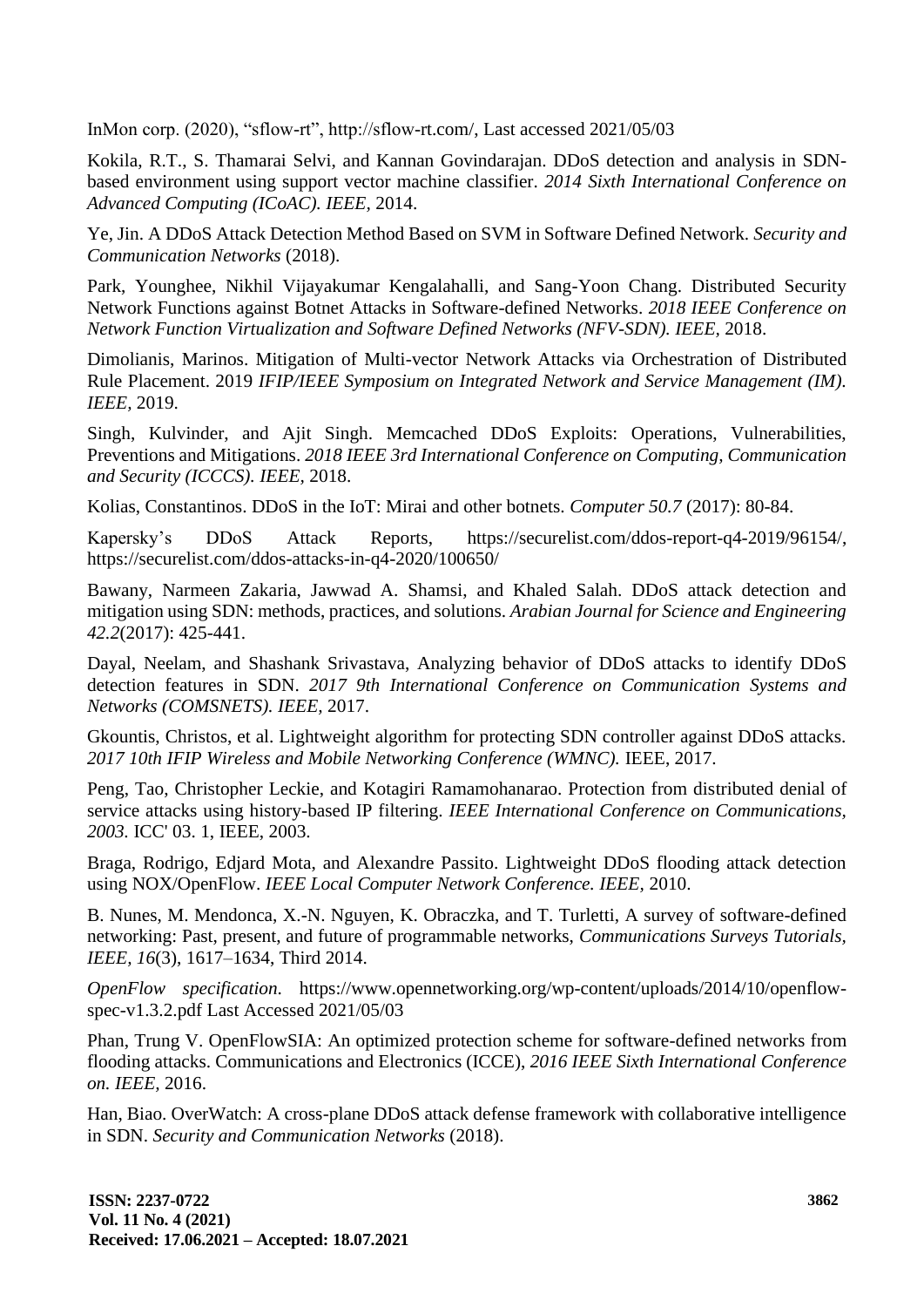Rahman, Obaid, Mohammad Ali Gauhar Quraishi, and Chung-Horng Lung. DDoS attacks detection and mitigation in SDN using machine learning. *2019 IEEE World Congress on Services (SERVICES),* 2642. IEEE, 2019.

Wang, Wentao, Xuan Ke, and Lingxia Wang. A HMM-R Approach to Detect L-DDoS Attack Adaptively on SDN Controller. *Future Internet 10.9* (2018): 83.

Barki, Lohit. Detection of distributed denial of service attacks in software defined networks. 2016 *International Conference on Advances in Computing, Communications, and Informatics (ICACCI). IEEE,* 2016.

Hsieh, Chang-Jung, and Ting-Yuan Chan. Detection DDoS attacks based on neural-network using Apache Spark. *2016 International Conference on Applied System Innovation (ICASI). IEEE,* 2016.

Chen, Zhuo. XGBoost classifier for DDoS attack detection and analysis in SDN-based cloud. *2018 IEEE International Conference on Big Data and Smart Computing (BigComp). IEEE,* 2018.

Dayal, Neelam, and Shashank Srivastava. An RBF-PSO based approach for early detection of DDoS attacks in SDN. *2018 10th International Conference on Communication Systems & Networks (COMSNETS). IEEE,* 2018.

Dehkordi, Afsaneh Banitalebi, Mohammad Reza Soltanaghaei, and Farsad Zamani Boroujeni, The DDoS attacks detection through machine learning and statistical methods in SDN. *The Journal of Supercomputing 77.3*(2021): 2383-2415.

Tuan, Nguyen Ngoc. A DDoS attack mitigation scheme in ISP networks using machine learning based on SDN. *Electronics 9.3* (2020): 413.

Sahoo, Kshira Sagar. An evolutionary SVM model for DDOS attack detection in software defined networks, *IEEE Access 8* (2020): 132502-132513.

Perez-Diaz, Jesus Arturo. A flexible SDN-based architecture for identifying and mitigating low-rate DDoS attacks using machine learning, *IEEE Access* 8 (2020): 155859-155872.

Sen, Sajib, Kishor Datta Gupta, and Md Manjurul Ahsan., Leveraging machine learning approach to setup software-defined network (SDN) controller rules during DDoS attack. *Proceedings of International Joint Conference on Computational Intelligence.* Springer, Singapore, 2020.

Polat, Huseyin, Onur Polat, and Aydin Cetin, Detecting DDoS attacks in software-defined networks through feature selection methods and machine learning models. *Sustainability 12.3* (2020): 1035.

Niyaz, Quamar, Weiqing Sun, and Ahmad Y. Javaid. A deep learning based DDoS detection system in software-defined networking (SDN). arXiv preprint arXiv:1611.07400 (2016).

Li, Chuanhuang. Detection and defense of DDoS attack–based on deep learning in OpenFlow‐based SDN. *International Journal of Communication Systems 31.5*(2018): e3497.

Imamverdiyev, Yadigar, and Fargana Abdullayeva. Deep learning method for denial of service attack detection based on restricted boltzmann machine. *Big Data 6.2*(2018): 159-169.

Yuan, Xiaoyong, Chuanhuang Li, and Xiaolin Li. Deep Defense: identifying DDoS attack via deep learning. *2017 IEEE International Conference on Smart Computing (SMARTCOMP). IEEE,* 2017.

Doriguzzi-Corinα, R. LUCID: A Practical, Lightweight Deep Learning Solution for DDoS Attack Detection. (2019).

Canadian Institute for Cybersecurity datasets, https://www.unb.ca/cic/datasets/, last accessed 2021/04/24.

**ISSN: 2237-0722 Vol. 11 No. 4 (2021) Received: 17.06.2021 – Accepted: 18.07.2021**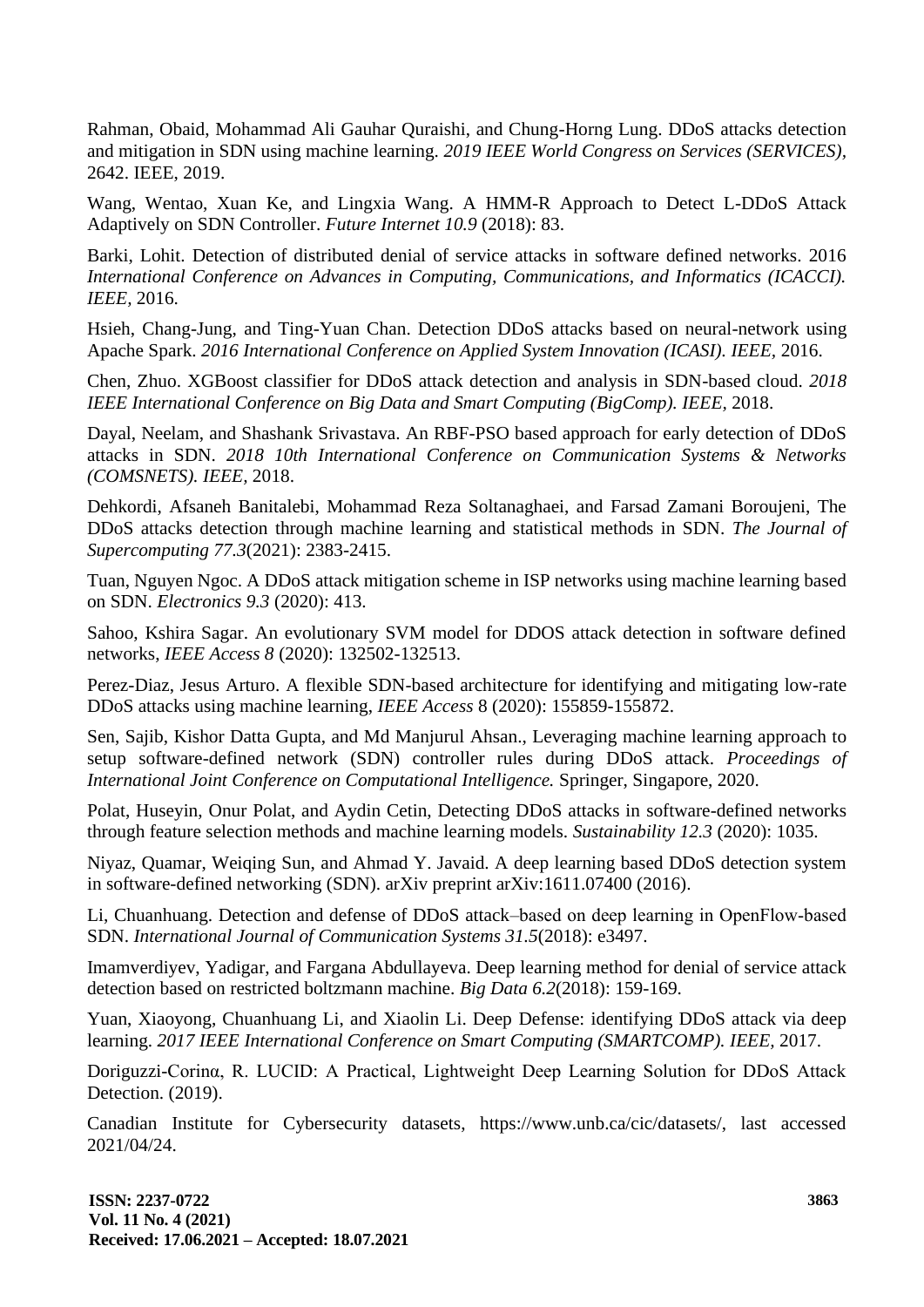Zhu, Liehuang. Privacy-preserving DDoS attack detection using cross-domain traffic in software defined networks. *IEEE Journal on Selected Areas in Communications 36.3*(2018): 628-643.

Lantz, Bob, Brandon Heller, and Nick McKeown. A network in a laptop: rapid prototyping for software-defined networks. *Proceedings of the 9th ACM SIGCOMM Workshop on Hot Topics in Networks.* 2010.

https://ryu.readthedocs.io/en/latest/index.html, Last accessed on 2021/05/03

Avallone, Stefano. D-ITG distributed internet traffic generator. *First International Conference on the Quantitative Evaluation of Systems,* 2004. QEST 2004. Proceedings. IEEE, 2004.

Sanfilippo, Salvatore. "hping3 (8)-linux man page." https://linux. die.net/man/8/hping3 (2005).

BoNeSi, *"The DDoS Botnet Simulator,"* https://github.com/markus-go/bonesi. Last accessed on 2021/05/03

Iman Sharafaldin, Arash Habibi Lashkari, and Ali A. Ghorbani, Toward Generating a New Intrusion Detection Dataset and Intrusion Traffic Characterization, *4th International Conference on Information Systems Security and Privacy (ICISSP),* Portugal, January 2018

Yang, Lingfeng, and Hui Zhao. DDoS attack identification and defense using SDN based on machine learning method. *2018 15th International Symposium on Pervasive Systems, Algorithms and Networks (I-SPAN).* IEEE, 2018.

James, Gareth. *An introduction to statistical learning.* 112. New York: springer, 2013.

Saranya, T., "Performance analysis of machine learning algorithms in intrusion detection system: A review." *Procedia Computer Science 171* (2020): 1251-1260.

Belouch, Mustapha, Salah El Hadaj, and Mohamed Idhammad. "Performance evaluation of intrusion detection based on machine learning using Apache Spark." *Procedia Computer Science 127*(2018): 1-6.

Belavagi, Manjula C., and Balachandra Muniyal. "Performance evaluation of supervised machine learning algorithms for intrusion detection." *Procedia Computer Science 89*(2016): 117-123.

Bhardwaj, Aayush. "Classification of human emotions from EEG signals using SVM and LDA Classifiers." *2015 2nd International Conference on Signal Processing and Integrated Networks (SPIN). IEEE,* 2015.

Xie, Junfeng. "A survey of machine learning techniques applied to software defined networking (SDN): Research issues and challenges." *IEEE Communications Surveys & Tutorials 21.1*(2018): 393-430.

Mishra, Preeti. "A detailed investigation and analysis of using machine learning techniques for intrusion detection." *IEEE Communications Surveys & Tutorials 21.1* (2018): 686-728.

Shakeela, Shaikh. "Optimal Ensemble Learning Based on Distinctive Feature Selection by Univariate ANOVA-F Statistics for IDS." *International Journal of Electronics and Telecommunications 67.2* (2021): 267-275.

Ahuja, Nisha. "Automated DDOS attack detection in software defined networking." *Journal of Network and Computer Applications (2021):* 103108.